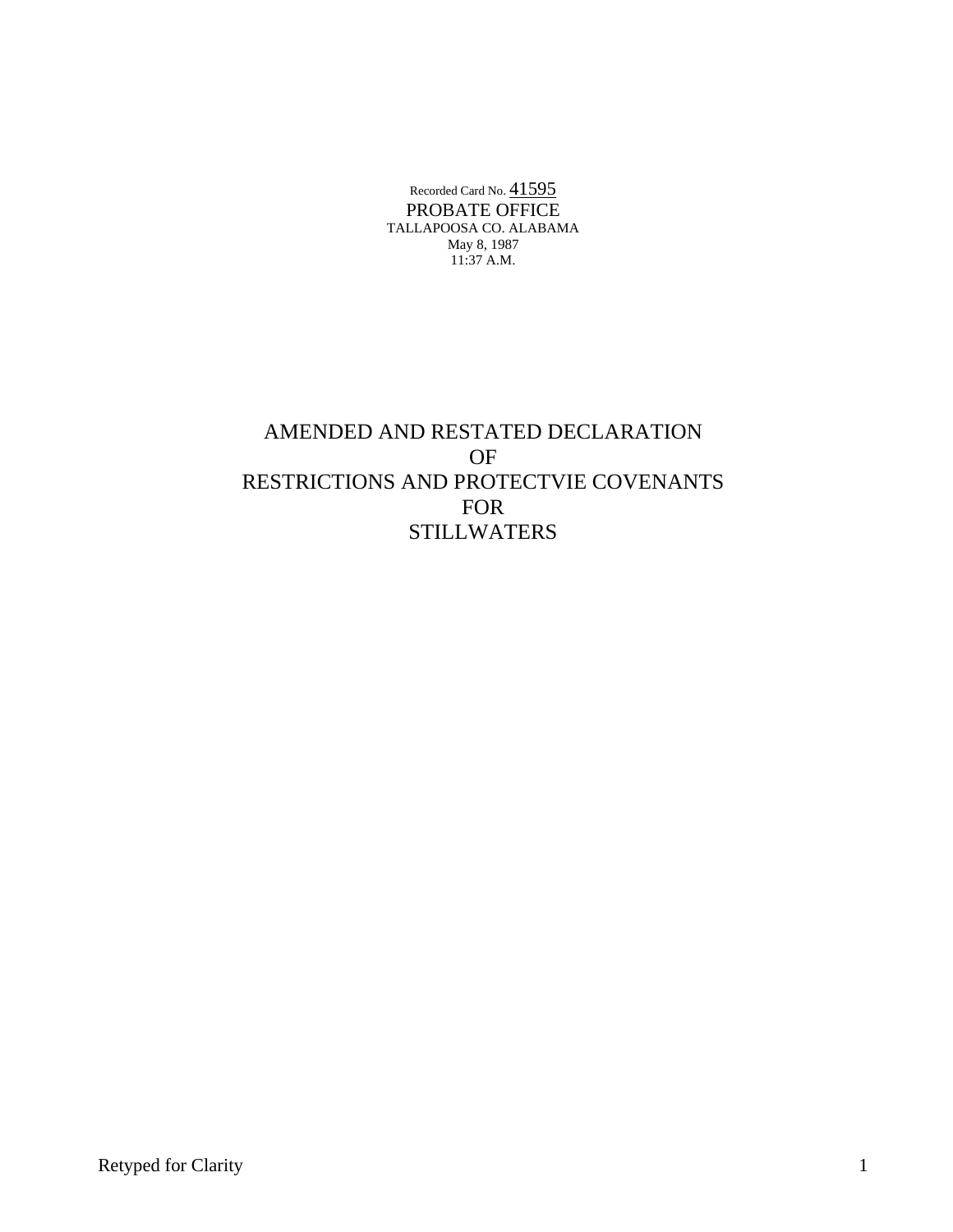# STATE OF ALABAMA

# TALLAPOOSA COUNTY

### AMENDED AND RESTATED DECLARATION OF RESTRICTIONS AND PROTECTIVE COVENANTS FOR STILLWATERS

# KNOW ALL MEN BY THESE PRESENTS, That:

WHEREAS, Dadeville Lumber company, Inc., a corporation, owned certain lands in Tallapoosa County, Alabama, generally know as "Still Waters", a portion of which it caused to be subdivided and platted, and plats thereof have been placed on record in the Office of the Judge of Probate, Tallapoosa County, Alabama, and,

WHEREAS, COOSA RESORT COMPANY, INC., an Alabama corporation (herein "Developer"), purchased from Dadeville Lumber Company, Inc. all of the platted land within Still Waters, together with certain of the platted and unsold lots within Still Waters; and

WHEREAS, Developer is currently developing certain portions of Still Waters (the "Subject Property"), such Subject Property being more particularly described on Exhibit "A", attached hereto and made a part hereof; and

WHEREAS, Dadeville Lumber company, Inc. previously subjected portions of the Subject Property to certain Restrictions and Protective Covenants, as recorded in the Probate Office of Tallapoosa County, Alabama in Volume 202, beginning at Page 131, as amended in volume 213, beginning at Page 39 (herein collectively the "Still Waters Covenants"); and

WHEREAS, Developer desires to modify and amend the Still Waters Covenants with respect to the Subject Property as set forth herein.

NOW, THEREFORE, Developer does hereby declare that the Still Waters Covenants are amended as set forth herein with respect to the subject Property, and that this Amended and Restated Declaration of Restrictions and Protective covenants for Still Waters (this "Declaration") shall replace and supercede the Still Waters covenants with respect to the Subject Property, and that the Subject Property shall hereafter be subject to the following restrictions, conditions, exceptions, liens and protective covenants, to-wit: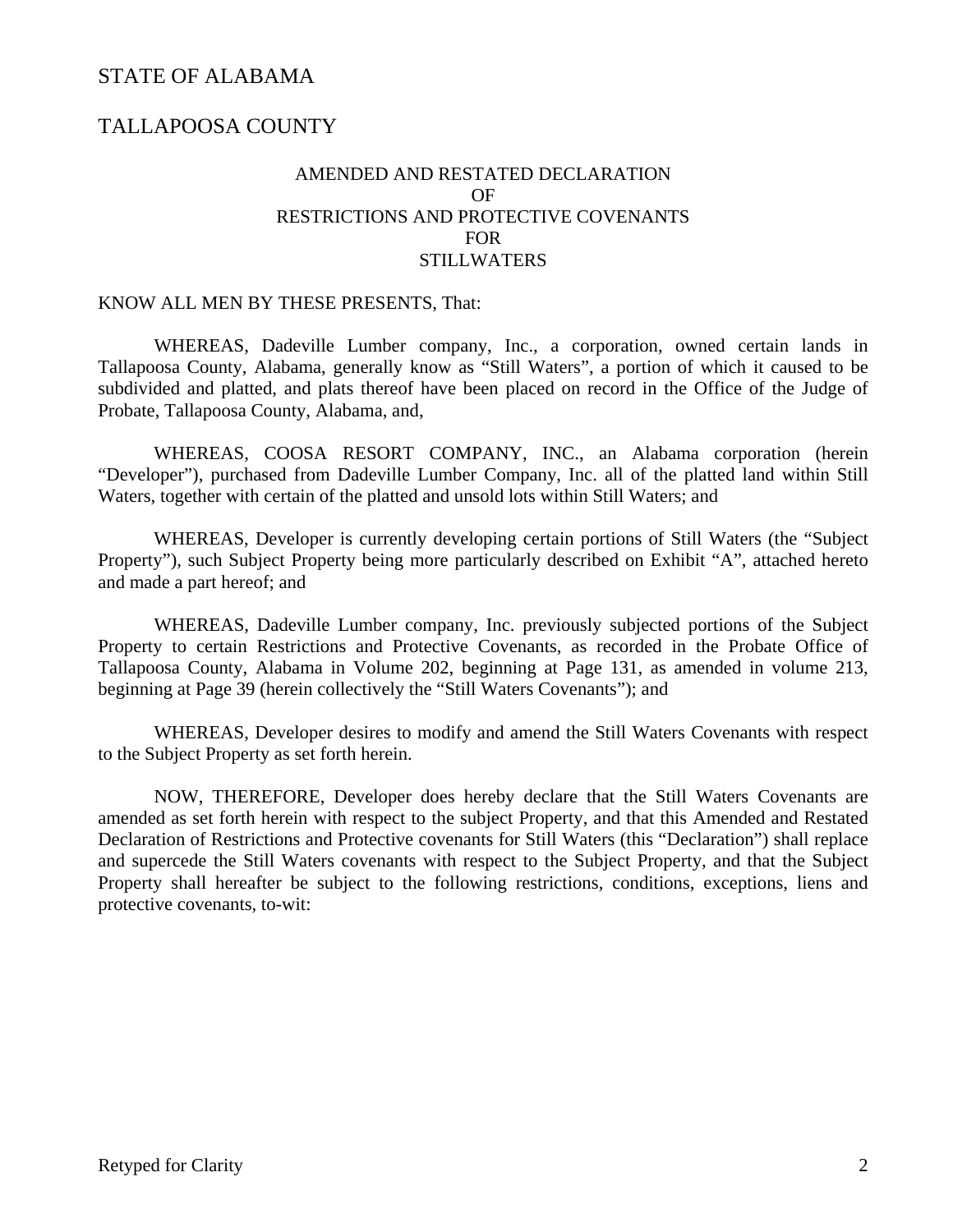#### ARTICLE I DEFINITIONS

SECTION 1.1 Association: The Still Waters Residential Association Inc., its successors and assigns.

1.2 Association Land: That part of Still Waters Property which may at any time hereafter be owned by the Association for so long as the Association or successor thereof may be the owner thereof.

1.3 Board: The Board of directors of the Association.

1.4 By-Laws: The duly enacted by=Laws of the Association.

1.5 Declaration: This Amended and Restated Declaration of Restrictions and Protective Covenants for Still Waters, which shall be recorded in the Probate Records of Tallapoosa County, Alabama, as the same may from time to time be supplemented or amended in the manner described herein.

1.6 Developer: Coosa Resort Company, Inc., an Alabama corporation, its successors and assigns.

1.7 Member: A person or other entity who is a record owner of Subject

Property.

1.8 Open Spaces or common Areas: Still Waters Property, which is conveyed to the Association by the owners or Developers of Still Waters or a part thereof.

1.9 Parcel: A Residential Parcel

1.10 Resident: Any person or persons occupying or leasing a Residential

Parcel.

1.11 Residential Parcel: Any unit, lot part or parcel of the Subject Property designed for a single family residence, including condominium units, townhouses and single family residential lots, platted of record, regardless of whether a dwelling has or has not been constructed on such lot.

1.12 Still Waters or Still Waters Property: The property described as Still Waters in the Declaration and in the Still Waters Covenants, and other property which may be acquired by Developer and developed as a part of Still Waters.

1.13 Still Waters Covenants: Those certain Restrictions and Protective Covenants on parts of Still Waters Property previously filed for record in the Probate Office of Tallapoosa County, Alabama and more particularly described in this Declaration as "Still Waters Covenants".

1.14 Subject Property: That part of Still Waters Property originally subjected to this Declaration, along with any other real property in Still Waters which is subjected to this Declaration by separate instrument.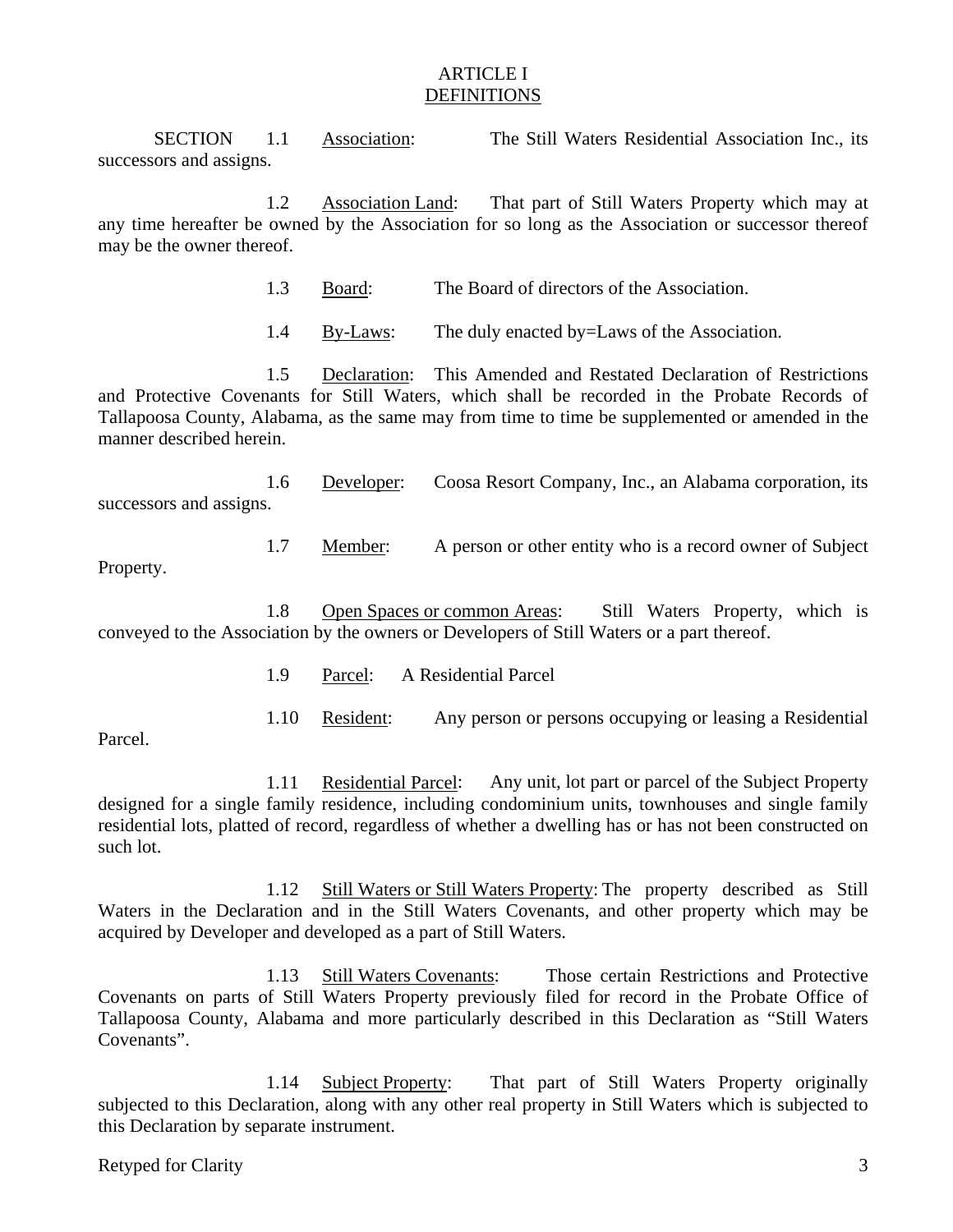#### ARTICLE II

#### ARCHITECTURAL COMMITTEE: ARCHITECTURAL CONTROL

SECTION 2.1 Architectural Committee: The Residential Architectural Committee (herein the "Architectural Committee") shall be composed of at least three (but not more than five) individuals designated and re-designated from time to time by the Board of Directors of the Association.

2.2 Approval Required: No building, fence or other structure shall be commenced, erected, placed, moved on to or permitted to remain on any Parcel, nor shall any existing upon any Parcel be altered in any way which materially changes the exterior appearance thereof, nor shall any existing structure upon any Parcel be altered in any way which materially changes the exterior appearance thereof, nor shall any new use be commenced on any Parcel, unless plans and specifications (including a description of any proposed new use) thereof shall have been submitted to and approved in writing by the Architectural committee. Such plans and specifications shall be in such form and shall contain such information as may be required by the Architectural Committee, including: (i) architectural plans, elevations and specifications showing the nature, kind, exterior color schemes, shape, height and materials of all structures proposed for the Parcel; (ii) a site plan of the Parcel showing the location with respect to the particular Parcel (including proposed front, rear and side setbacks and free spaces, if any are proposed) of all structures, the location thereof with reference to structures on adjoining Parcels, and the number and location of all parking spaces and driveways on the Parcel; (iii) a grading plan for the particular Parcel; (iv) a drainage plan and (v) a plan for landscaping.

THE SCOPE OF REVIEW BY THE ARCHITECTURAL COMMITTEE IS LIMITED TO APPEARANCE ONLY AND DOES NOT INCLUDE ANY RESPONSIBILITY OR AUTHORITY TO REVIEW FOR STRUCTURAL SOUNDNESS, COMPLIANCE WITH BUILDING OR ZONING CODES OR STANDARDS, OR ANY OTHER SIMILAR OR DISSIMILAR FACTORS.

2.3 Rules of Architectural Committee; Effect of Approval and Disapproval; time for Approval: The Architectural Committee may promulgate rules governing the form and content of plans to be submitted for approval or requiring specific improvements on Parcels, including, without limitation, exterior lighting and planting, and may issue statements of policy with respect to approval or disapproval of the architectural styles or details, or other matters, which may be presented for approval. Such rules and such statements of policy may be amended or revoked by the Architectural Committee at any time, and no inclusion in, omission from or amendment of any such rule or statement shall be deemed to bind the Architectural Committee to approve or disapprove any feature or matter subject to approval, or to waive the exercise of the Architectural Committee's discretion as to any such matter, but no change of policy shall affect the finality of any approval granted prior to such change. THE INITIAL RULES AND REGULATIONS OF THE ARCHITECTURAL COMMITTTEE ARE ATTTACHED HERETO AS EXHIBIT "B" AND ARE MADE A PART HEREOF.

2.4 Failure to Obtain Approval: If any structure shall be altered, erected, placed or maintained up any Parcel, or any new use commenced on any Parcel, otherwise than in accordance with plans and specifications approved by the Architectural Committee pursuant to the provisions of this Article II, such alteration, erection, maintenance, or use shall be deemed to have been undertaken in violation of this Article II, and without the approval required herein, and, upon written notice from the Architectural Committee, any such structure so altered, erected, placed or maintained upon any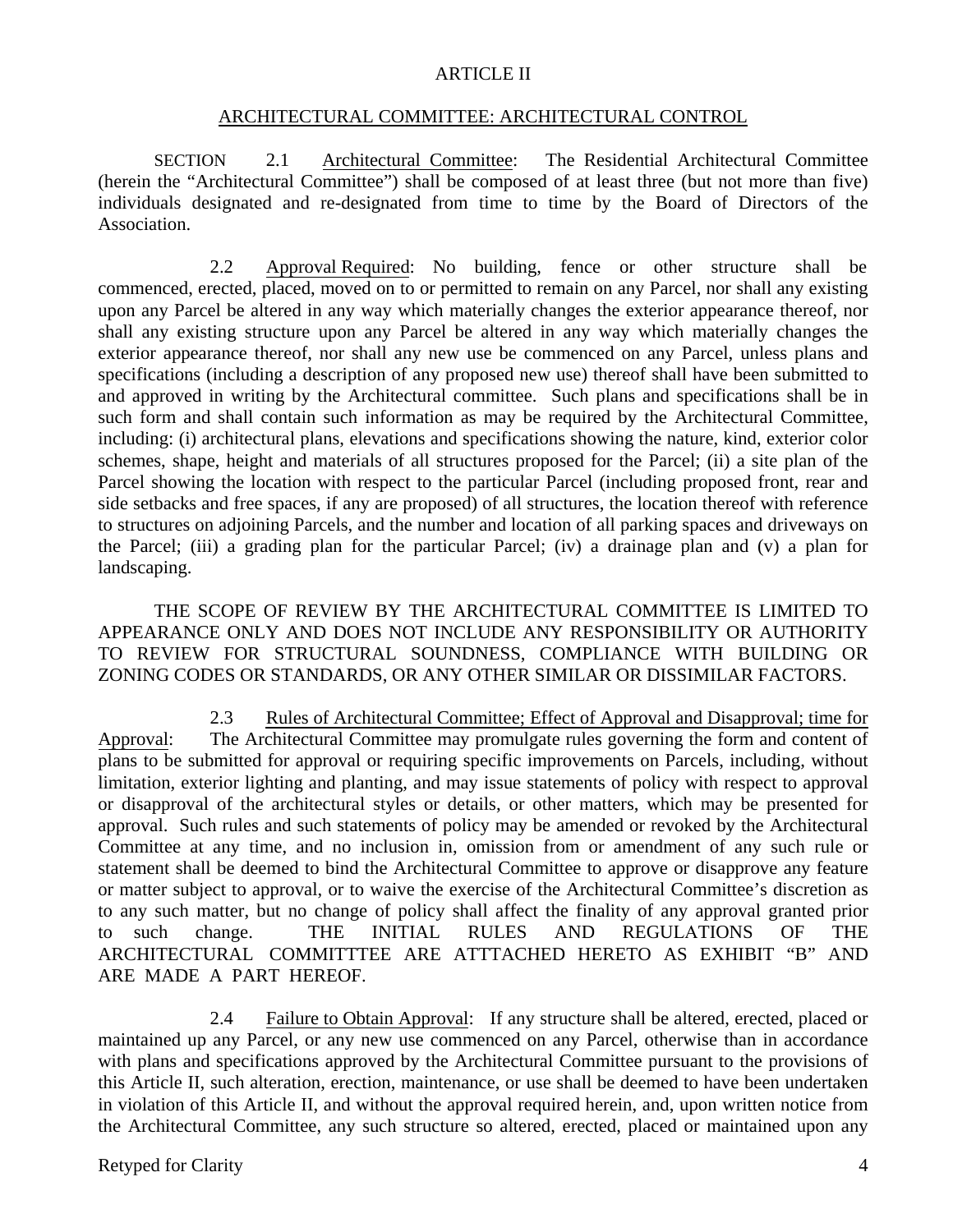Parcel in violation hereof shall be removed, and any such use shall be terminated, so as to extinguish such violation.

If fifteen (15) days after the notice of such a violation the owner of the parcel upon which such violation exists shall not have taken reasonable steps toward the removal or termination of the same, the Developer or the Association shall have the right, through its agents and employees, to enter upon such Parcel and to take such steps as may be necessary to extinguish such violation and the cost thereof shall be a binding, personal obligation of such owner as well as a lien (enforceable in the same manner as a mortgage) upon the Parcel in question. The lien provided in this Section 2.4 shall not be valid as against a bona fide purchaser (or bona fide mortgagee) of the Parcel in question unless a suit to enforce said lien shall have been filed in a court of record in Tallapoosa County prior to the recordation among the Land Records of Tallapoosa County of the deed (or mortgage) conveying the Parcel in question to such purchaser (or subjecting the same to such mortgage).

2.5 Inspection Rights: Any agent of the Developer, the Association or the Architectural committee may at any reasonable time or times enter upon and inspect any Parcel and any improvements thereon for the purpose of ascertaining whether the maintenance of such Parcel and the maintenance, construction, or alteration of structures thereon are in compliance with the provisions hereof; and neither Developer, nor the Association, nor the Architectural Committee, nor any such agent shall be deemed to have committed a trespass or other wrongful act by reason of such entry or inspection. Any such inspection shall be for the sole purpose of determining compliance with this Declaration, and neither the making of any such inspection, nor the failure to make any such inspection, shall be relied upon by the owner of a Parcel or any third persons or entities for any purpose whatsoever; nor shall any such inspection obligate the Developer, the Association or the Architectural Committee to take any particular action based on the inspection.

2.6 Waiver of Liability: Neither the Architectural Committee nor any architect nor agent thereof, nor the Association, nor the Developer, nor any agent or employee of the foregoing, shall be responsible in any way for failure of structures to comply with requirements of this Declaration, although a certificate of compliance has been issued, nor for any defects in any plans and specifications submitted, revised or approved in accordance with the foregoing provisions, nor any structural or other defects in any work done according to such plans and specifications, and all persons relying thereon or benefiting therefore agree not to sue or claim against the entities and persons referred to in this Section 2.6 for any cause arising out of the matters referred to in this Section 2.6 and further agree to and do hereby release said entities and persons for any and every such cause.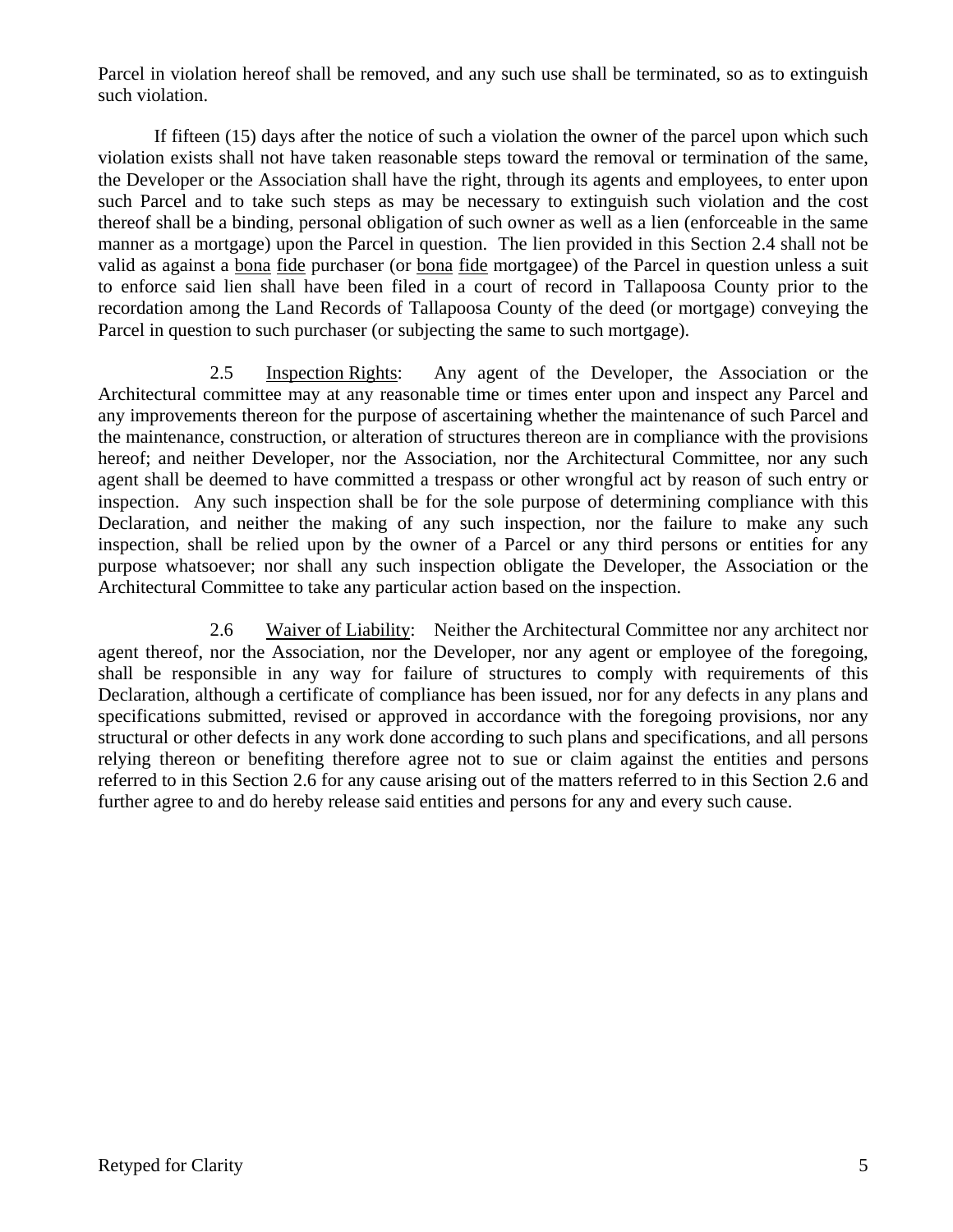#### ARTICLE III

#### GENERAL RESTRICTIONS

SECTION 3.1 Minimum Square Footage: No plans for any house on a Parcel will be approved unless the proposed house will have the minimum required square footage of enclosed dwelling area. Such minimum square footage requirements for each Parcel will be expressly stipulated in the deed of the Parcel from the Developer. The term "enclosed dwelling area" as used in these minimum square footage requirements shall mean the total enclosed area within a dwelling; provided, however, that such term does not include garages, boat sheds, terraces, decks, open porches, and the like areas; and provided further that shed-type porches, even though attached to the house, are specifically excluded from the definition of the aforesaid term "enclosed dwelling area". The term "enclosed dwelling area" does include, however, a screened porch, if the roof of such porch forms an integral part of the roof line of the main dwelling, or if the porch is on the ground floor of a two-story dwelling.

3.2 Setback Lines: Except with the written consent of the Architectural Committee and except as provided below, all houses and other buildings placed on a Parcel shall not be closer to the lot lines than the following setback lines:

| <b>Golf Course or Lake Lots</b> | Interior Lots    |
|---------------------------------|------------------|
| Front $-30$ Feet                | Front $-30$ Feet |
| $Rear - 30$ Feet                | Rear - 10 Feet   |
| $Side - 10$ Feet                | $Side - 10$ Feet |

The site or location for all/each house or building shall be approved by the Architectural Committee. The above setback lines shall not apply to condominium units and townhouses; provided, that the Architectural Committee shall approve the site or location of all condominium and townhouse structures on a parcel; and, provided further, that the above setback lines shall be considered the minimum setback distances to be applied by the Architectural Committee to the front, rear and end walls of condominium and townhouse buildings (as opposed to individual condominium and townhouse units.).

3.3 Construction: The exterior of all houses and other structures must be completed within one (1) year after the construction of same shall have commenced, except where such completion is impossible or would result in great hardship to the owner or builder due to strikes, fires, national emergency or natural calamities.

3.4 Residential Use; Size of Dwellings: All Parcels shall be used for single-family residential purposes exclusively. No structure, except as hereinafter provided, shall be erected, altered, placed or permitted to remain on any Parcel other than one (1) detached single family dwelling not to exceed two (2) stories in height (or two and  $\frac{1}{2}$  stories on a sloping lot) and one (1) small, onestory accessory building which may include a detached private garage and /or servant's quarters, provided the use of such dwelling or accessory building, in the sole opinion of the Architectural Committee, does not overcrowd the site, and provided further that such building is not used for any activity normally conducted as a business. Such accessory building may not be constructed prior to the construction of the main building.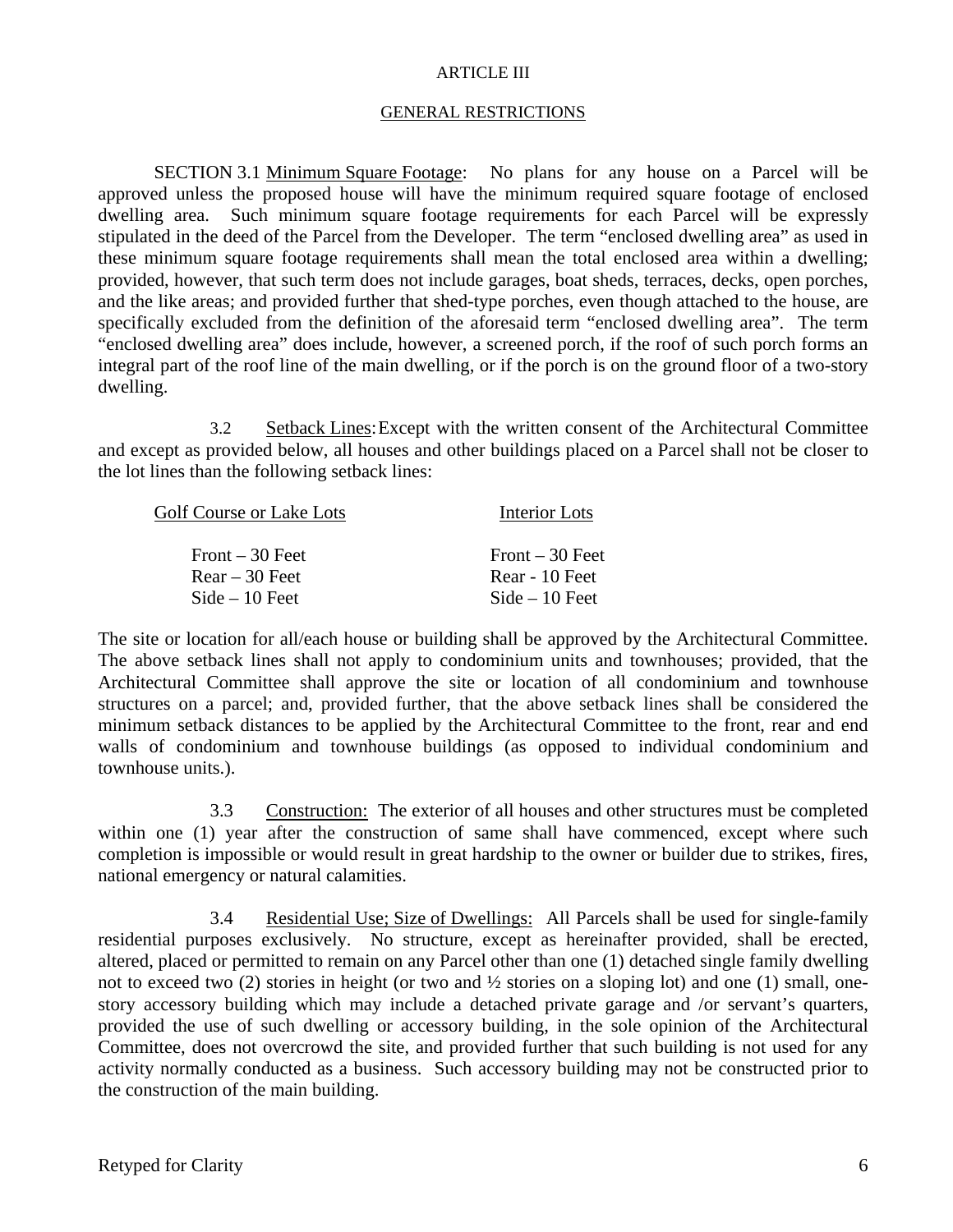3.5 Guest Suites: A guest suite or like facility without a kitchen may be included as part of the main dwelling or accessory building, but such suite may not be rented or leased except as part of the entire premises including the main dwelling, and provided that such guest suite may not be used in a manner inconsistent with the single-family use restriction on each Parcel. The construction of any such guest suite is subject to the limitations in Section 3.4 regarding overcrowding of the Parcel.

3.6 Keep Parcel in Repair; Liens: Each Parcel owner shall keep all Parcels owned by him, and all improvements therein, thereon, or appurtenant thereto, in good order and repair, including the seeding, watering and mowing of all lawns, the pruning and cutting of all trees and shrubbery and the painting (or other appropriate external care) of all buildings and other improvements, all in a manner and with such frequency as is consistent with good property management. If, in the opinion of the Association any owner fails to perform the duties imposed by the preceding sentence after thirty (30) days written notice from the Association to the owner to remedy the condition in question, the Association shall have the right, through its agents and employees, to enter upon the Parcel in question (or upon the improvements which may be appurtenant thereto, including but not limited to any piers or docks), and to repair, maintain, repaint and restore the Parcel or such improvements and the cost thereof shall be a binding, personal obligation of such owner as well as a lien (enforceable in the same manner as a mortgage) upon the Parcel in question; provided, however, that after control of the Association has been given to the Class A members of the Association, the approval of 51% of the votes of Class A members of the Association will be required to continue to remedy a violation on a specific Parcel as provided above if the aggregate cost charged hereunder against a single owner exceeds \$500 per calendar year, as may be adjusted upward annually in an amount not to exceed five percent (5%) of the maximum amount which could have been charged the preceding year. Any landscaping approved by the Architectural Committee cannot be changed pursuant to this Section 3.6.

3.7 Priority of Lien: The lien provided in Section 3.6 hereof shall not be valid as against a bona fide purchaser (or bona fide mortgagee) of the Parcel in question unless a suit to enforce said lien shall have been filed in a court of record in Tallapoosa County, Alabama prior to the recordation among the Land Records of Tallapoosa County of the deed (or mortgage) conveying the Parcel in question to such purchaser (or subjecting the same to such mortgage).

3.8 Offensive Activity: No noxious or offensive activity shall be carried on upon any Parcel, nor shall anything be done thereon tending to cause embarrassment, discomfort, annoyance or nuisance to the neighborhood. There shall not be maintained any plants or animals, or device or thing of any sort whose normal activities or existence is in anyway noxious, dangerous, unsightly, unpleasant, or of a nature as may diminish or destroy the enjoyment of other property in the neighborhood by the owners thereof.

3.9 Insect, Reptile and Woods Fire control: In order to implement effective insect, reptile and woods fire control, the Association and/or the Developer, and their agents shall have the right to enter upon any landscaping plan has been approved as set forth herein, such entry to be made by personnel with tractors or other suitable devices, for the purpose of mowing, removing, clearing, cutting or pruning underbrush, weeds or other unsightly growth, which in the opinion of the Association, Developer or the Architectural Committee detracts from the overall beauty, setting and safety of Still Waters. Such entrance for the purpose of mowing, cutting, clearing or pruning shall not be deemed a trespass. The Association and/or the Developer, and their agents may likewise enter upon such Parcel to remove any trash, which has collected on the Parcel without such entrance and removal being deemed a trespass. The provisions in this Section 3.0 shall not be construed as an obligation on the part of the Association or the Developer to mow, clear, cut or prune any Parcel nor to provide garbage or trash removal service.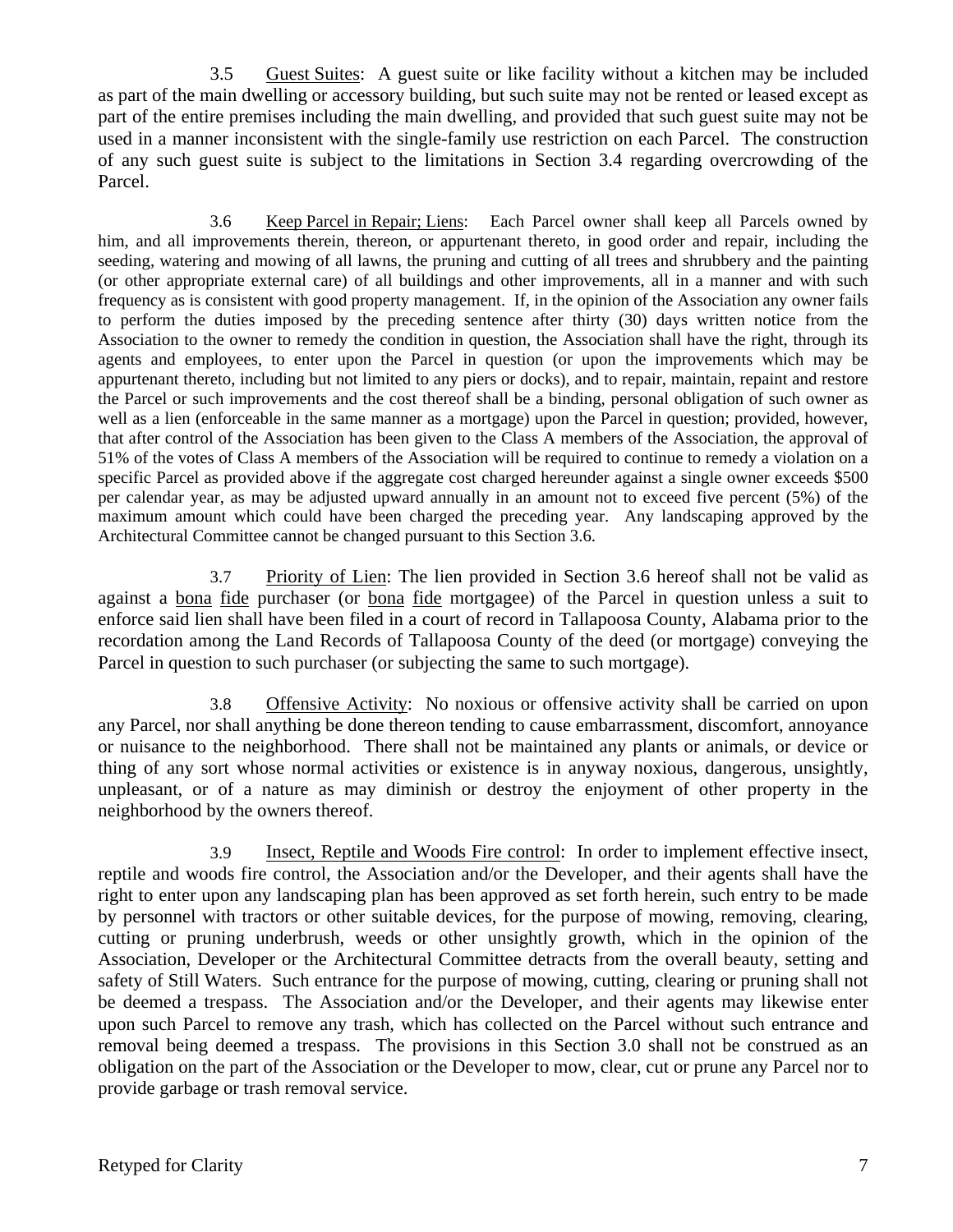3.10 Re-sales: In the event the owner of a Parcel desires to sell the Parcel and the improvements thereon, if any, then said owner may list such Parcel for sale with any licensed broker (the intent of this Section 3:10 being that the owner is not required to list the Parcel with the Developer's agent or broker); provided, however that no "for sale" or other signs may be placed on the Parcel or elsewhere within Still Waters except as approved under the provisions of Section 3.11.

3.11 Signs: No commercial signs, including "for rent", "for sale", and other similar signs shall be erected or maintained on any Parcel except with the written permission of the Architectural Committee or except as may be required by legal proceedings, it being understood that the Architectural Committee will not grant permission for said signs unless their erection is reasonably necessary to avert serious hardship to the property owner. If such permission is granted, the Architectural Committee reserves the right to restrict size, color and content of such signs. Property identification and like signs, exceeding a combined total of more than two (2) square feet may not be erected without the written permission of the Architectural Committee.

3.12 Parking; Garages and Carports: Each Parcel owner shall provide space for two automobiles off the street prior to the occupancy of any dwelling constructed on said Parcel in accordance with reasonable standards established by the Architectural Committee. Carports and garages shall not open in such a manner that they face the street.

3.13 Garbage Area: Each Parcel owner shall provide receptacles for garbage in a screened area not generally visible from the road, or provide underground garbage receptacles or similar facility in accordance with reasonable standards established by the Architectural Committee.

3.14 Temporary Structures: No structure of a temporary character shall be placed upon any Parcel at any time; provided, however, that this prohibition shall not apply to shelters used by the contractor during the construction of the main dwelling house; and provided further, that these latter temporary shelters may not, at any time, be used as residences or permitted to remain on the lot after completion of construction.

3.15 Trailers, etc.: No trailer, mobile home, tent, barn, tree house or other similar out building structure shall be placed on any Parcel at any time, either temporarily or permanently.

3.16 Storage Structures: No fuel tanks or similar storage receptacles may be exposed to view, and may be installed only within an enclosed or screened area, or buried underground, and in compliance with all building codes and governmental regulations governing such receptacles.

3.17 Screening Fences: Each Parcel owner must construct a screening fence to shield and hide from view a small service yard. Plans, for such fence delineating the size, design; texture, appearance and location must be approved by the Architectural Committee prior to construction.

3.18 Wells: No private water wells may be drilled or maintained on any residential Parcel so long as the Developer, the Association, or a governmental entity, or their agents, successors or assigns, plans a water distribution line within fifty (50) feet of such Parcel with an average daily water pressure in such line adequate for normal household use in dwellings served by such distribution line; provided further, that such water distribution line must be completed within five (5) days from the date of completion of the residence or a private well may be drilled by the Parcel owner.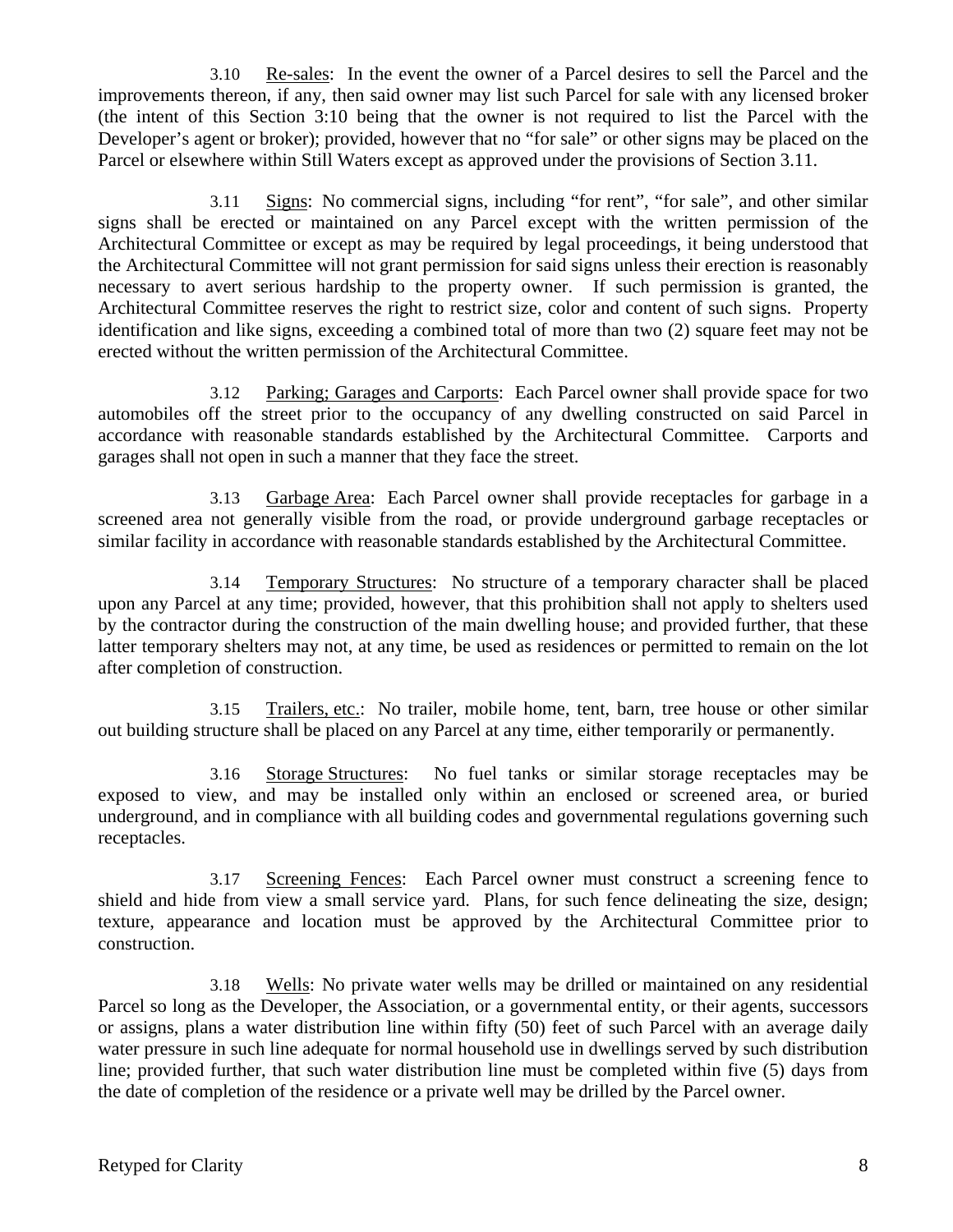3.19 Trees: No trees measuring six (6) inches or more in diameter at ground level may be cut or removed without the written approval of the Architectural committee, unless located within ten (10) feet of the main dwelling or accessory building or within ten (10) feet of the approved site for such building.

3.20 Subdivided Parcels: No Parcel shall be subdivided, or its boundary lines changed except with the written consent of the Architectural Committee. However, the Developer hereby expressly reserves to itself, its successors or assigns, the right (i) to combine any two (2) or more Parcels shown on the plat of any subdivision in order to create a modified building Parcel or Parcels; (ii) to subdivide any Parcel shown on the plat of any subdivision; provided that no Parcel originally shown on a recorded plat is reduced by more than twenty (20) percent from its original size, but further provided, that any such Parcel may be reduced in size to a minimum of one acre whether or not such reduction in size is more than twenty (20) percent of the area of the Parcel as originally platted. Developer may take such other steps as are reasonably necessary to make such re-platted or subdivided or subdivided Parcels suitable and fit as a building site, including, but not limited to, the relocation of easements, walkways and rights of way to conform to the new boundaries of the said replatted Parcels.

3.21 Landscaping: All plans for landscaping are to be approved in writing by the Architectural Committee.

3.22 Trailers, Boats and Commercial Trucks: No trailers, boats, commercial trucks or other commercial vehicles, travel trailers or the like shall be stored, parked or permitted to remain on any Parcel except in a garage or carport, or except during periods of approved construction on a Parcel. The prohibitions in this Section 3.22 shall not apply to temporary parking of trucks and other commercial vehicles for the providing of commercial services to the Parcel.

3.23 Rental of Houses: Single family dwellings may be rented for periods of not less than thirty (30) consecutive days at a time by the owner or his authorized agent. No signs related to any such rental may be placed on a Parcel or elsewhere in Still Waters except as provided in Section 3.11 above.

#### ARTICLE IV SPECIAL RESTRICTIONS AFFECTING LAKEFRONT PARCELS

4.1 Docks: Owners of Parcels adjacent to Lake Martin may erect docks (where appropriate in the discretion of the Architectural Committee) on property located between the outer boundary of their Parcels and contiguous to same and the high water mark upon complying with the following terms and conditions:

- (a) Complete plans and specifications including site, color or finish must be submitted to the Architectural Committee in writing;
- (b) Written approval of the Architectural Committee to such reserving the right in its sole discretion to disapprove such plans and specifications on any grounds, including but not restricted to purely aesthetic reasons.

Any alterations of the plans and specifications or of a proposed alteration in the completed structure must also be submitted to the Architectural Committee in writing and the Architectural committee's approval in writing must be similarly secured prior to constructions or alteration. The Architectural Committee shall have the same rights to approve or disapprove alterations as it retains for approving or disapproving the original structure.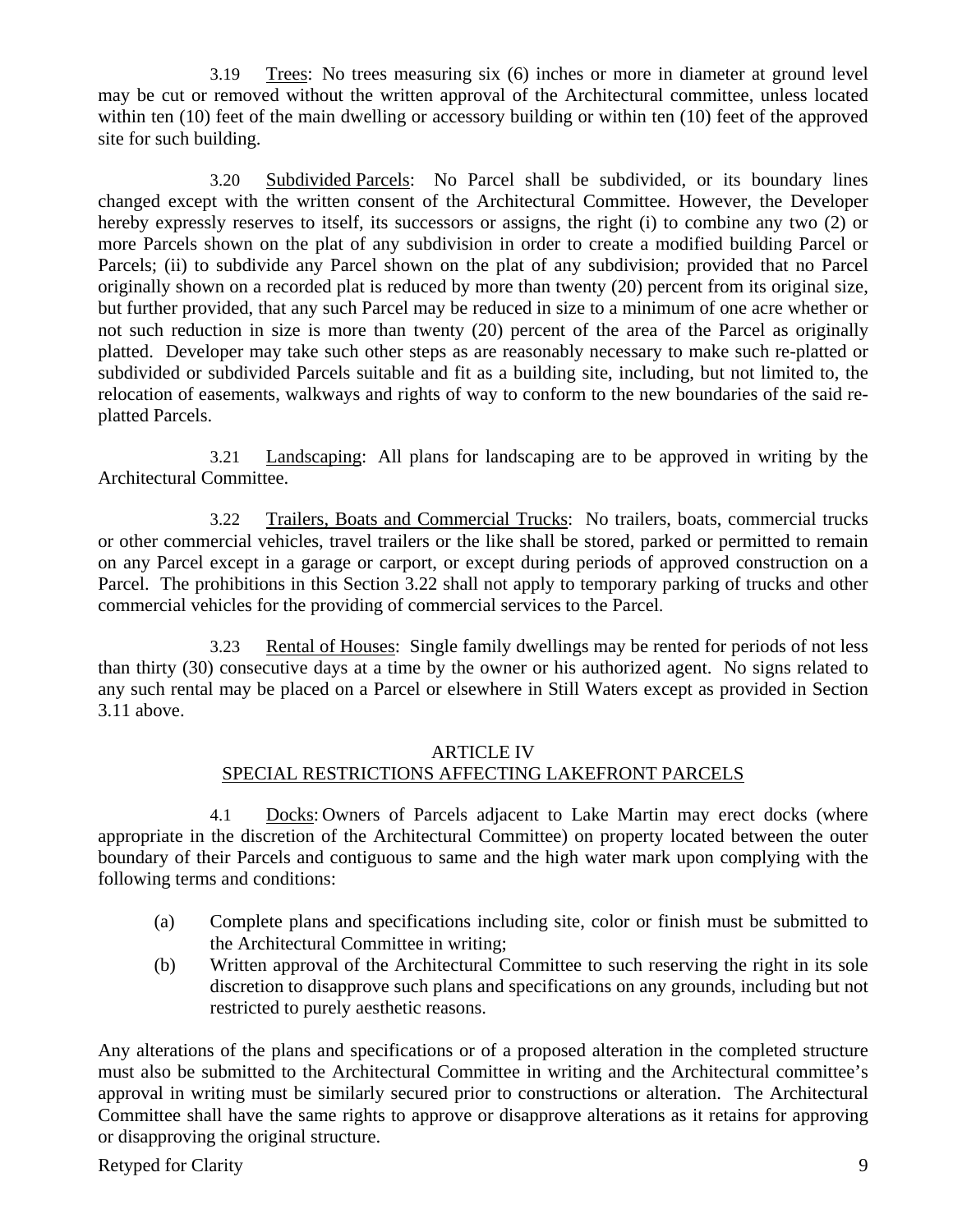NOTHING IN THIS DECLARATION SHOULD BE CONSTRUED AS PERMITTING OR CONSENTING TO THE ERECTION, CONSTRUCTION OR MAINTENANCE OF ANY DOCK OR OTHER STRUCTURE ON LANDS OR WATERS NOT OWNED BY DEVELOPER. CONSTRUCTION OF ANY DOCKS OR OTHER STRUCTURES BELOW THE HIGH WATER LINE OF LAKE MARTIN, OR OTHERWISE INTO THE LAKE, WILL REQUIRE THE SEPARATE WRITTEN CONSENT OF ALABAMA POWER COMPANY, ITS SUCCESSORS AND ASSIGNS.

4.2 Dock Maintenance: All Parcel owners who construct or cause to be constructed a dock or pier must maintain structures in good repair as set forth in Section 3.5 hereof, the provisions of such Section 3.5 being fully applicable to docks and piers.

#### ARTICLE V

#### SPECIAL RESTRICTIONS AFFECTING GOLF COURSE PARCELS

5.1 Landscaping Plan: The landscaping plan for the areas of any Parcel within fifty (50) feet of any adjacent golf course property shall be in general conformity with the overall landscaping pattern for the golf course fairway area established by the golf course architect. All such landscaping plans must be approved by the Architectural Committee, as provided in this Declaration.

5.2 Prohibited Actions: Owners of Parcels adjacent to golf course property shall not engage in any conduct or actions which would detract from the playing qualities of the golf course or the development of an attractive overall landscaping plan for the entire golf course area. Such prohibited actions shall include, but are not limited to, such activities as burning trash on a Parcel when the smoke would cross onto the golf course fairway, the maintenance of unfenced dogs or other pets on the Parcel under conditions which would interfere with golf play due to their loud barking or other noise, running on the fairways, making excessive noise, picking up balls or other like interference with golf play.

#### ARTICLE VI

#### SPECIAL RESTRICTIONS AFFECTING OPEN SPACE AREAS

6.1 Purpose: It shall be the intent and purpose of these restrictions and covenants to maintain and enhance certain areas designated as Open Spaces and conveyed to the Association for such purpose. It shall be the further intent and purpose of these restrictions and covenants to protect natural streams and water supplies, maintain and enhance the conservation of soils, wet lands, wildlife, game and migratory birds; enhance the value of abutting and neighboring forests, wildlife preserves, natural reservations or sanctuaries or other open areas and open space; and to afford and enhance recreational opportunities, preserve historical sites, and generally implement development.

6.2 Natural Areas: Certain parts of the Open Spaces may be designated by the Developer or by recorded restrictions, as natural areas. No building, tent, trailer or other structure, either temporary or permanent, may erected or caused to be placed in any such natural area, except as specifically approved by the Architectural Committee.

6.3 Wildlife Feeding: Pursuant to its overall program of wildlife conservation and nature study, the right is expressly reserved to the Developer and the Association to erect wildlife feeding stations, to plant small patches of cover and food crops for quail, turkeys and other open areas for the purpose of permitting observation and study of wildlife, hiking and riding, to erect small signs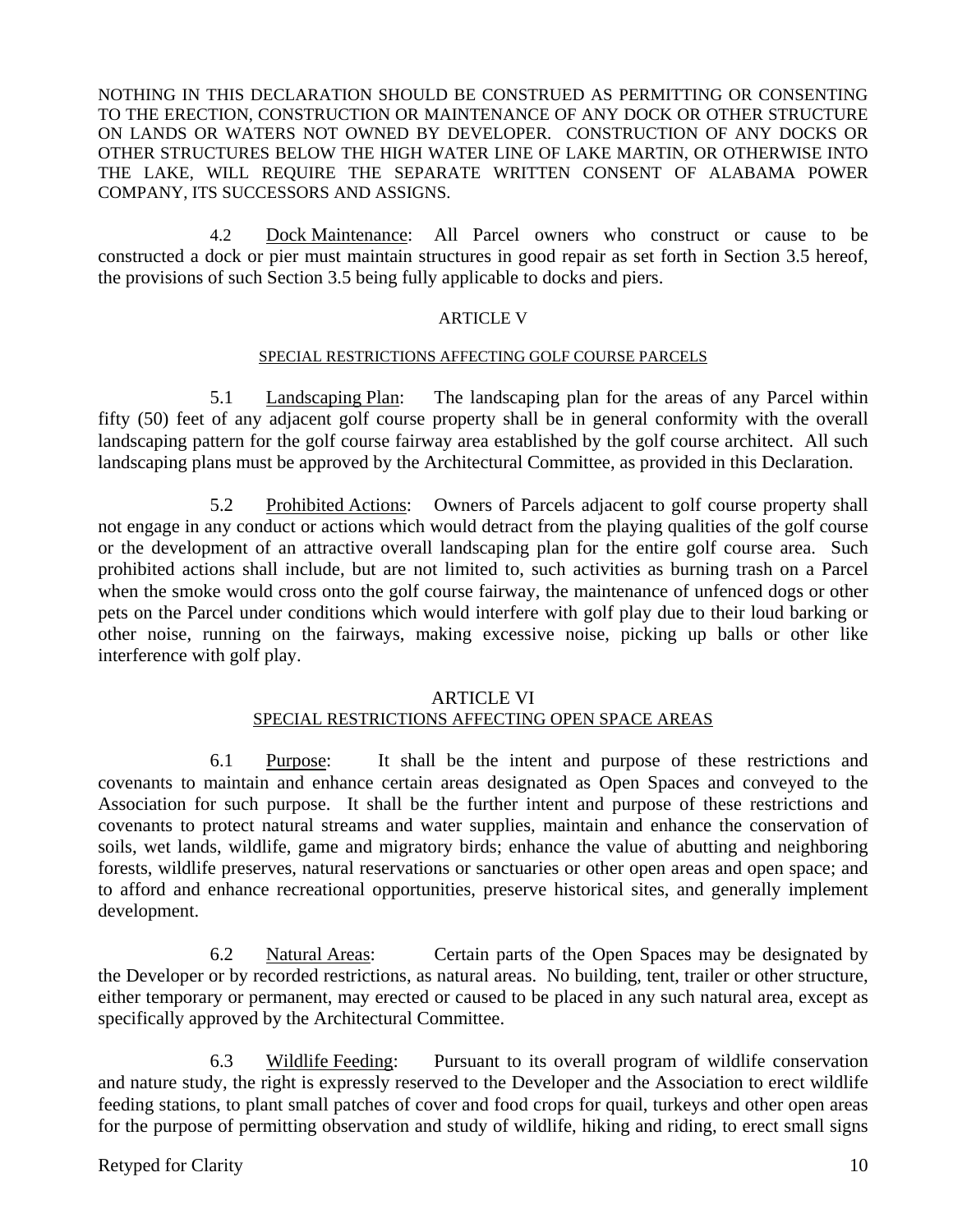throughout the natural areas and other open areas designating points of particular interest and attraction, and to take such other steps as are reasonable, necessary and proper to further the aims and purposes of the natural areas. Nothing herein shall authorize the Developer or the Association to enter Parcels not owned by them for any of the above purposes.

6.4 Topography: The general topography of the landscape, lake frontage or creek frontage, as well as distinctive and attractive scenic features in Open Spaces, shall be continued in their present condition, subject only to (i) the exceptions noted herein, and/or (ii) the reasonable discretion of the Association.

6.5 Erosion Control: The Developer or the Association shall have the right to protect from erosion the land described as Open Spaces by planting trees, plants and shrubs where and to the extent necessary, or by such mechanical means as walls, bulk-heading, or other means deemed expedient or necessary by them. The right is likewise reserved to the Developer or the Association to take necessary steps to provide and insure adequate drainage ways, canals or lagoons in Open Spaces. The Developer and the Association shall also have the right to cut firebreaks in such Open Spaces, and the Association in general may do all things necessary to carry on tree farming operations in such Open Spaces, including harvesting of trees.

6.6 Use of Open Space: The Developer expressly reserves to itself, its successors and assigns, every reasonable use and enjoyment of said Open Spaces, in a manner not inconsistent with the provisions of this Declaration.

6.7 Roads and Streets; Conveyance to Association: The Association shall have the right to maintain or help maintain the roads and streets within Still Waters, regardless of whether such roads and streets have been dedicated to the public, are owned by the Developer, or have been conveyed to the Association. Developer shall have the right, at such time or times, as may be determined by the Developer in its sole discretion, to convey to the Association all or some of the roads and streets within Still Waters. Developer shall also have the right to dedicate all or any of such roads and streets owned by Developer to the public. The Developer is under no duty or obligation, express or implied, to maintain the roads and streets within Still Waters. The Association shall have the right to maintain any and all public and private roads and streets within Still Waters, and subject to the provisions of Section 7.5 hereof, may charge fees or assessments for such maintenance as the Association deems appropriate for the proper maintenance thereof.

6.8 Open Spaces and Facilities; Conveyance to Association: The Association

 shall have the right to maintain or help maintain the Open Spaces and facilities within Still Waters which serve the Parcel owner, including but not limited to guard facilities, tennis courts, swimming pools, cabanas and like areas available without charge to all Parcel owners, regardless of whether such Open Spaces and facilities are owned by the Developer, or have been conveyed to the Association as Open Spaces. Developer shall have the right, at such time or times as may be determined by Developer in its sole discretion, to convey to the Association as Open Spaces all or some of the tennis courts, cabanas, swimming pool and other facilities and open spaces located within Still Waters. Developer shall have the right, but not the obligation, at such time or times as may be agreed by Developer and the Association, to convey to the Association as Open Spaces all or some of the golf course, restaurant and club house, marina and ships store; provided, however, that no such facility shall be conveyed to the Association without the approval of at least sixty-seven percent (67%) of the Parcel Owners (excluding the Developer); and provided, further, that any such conveyance may require payment by the Association to the Developer of a purchase price, to be negotiated by the Developer and the Association and approved by at least sixty seven (67%) of the Parcel Owners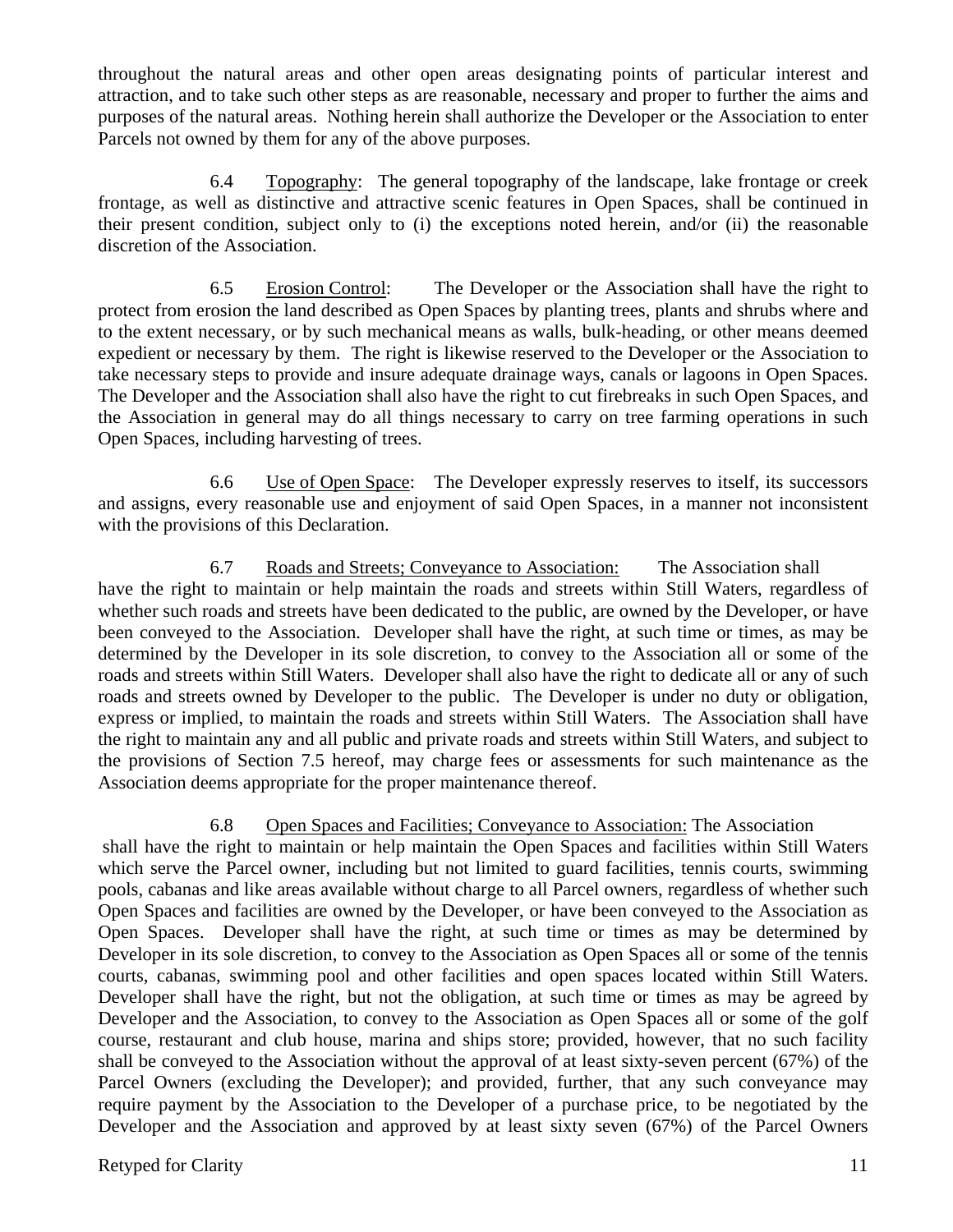(excluding the Developer). The Association shall have the right to own, operate and maintain any such facilities conveyed to the Association as Open Spaces, and may charge fees or dues for the use of such facilities or Open Spaces as the Association deems appropriate for the proper management thereof.

#### ARTICLE VII

#### STILL WATERS RESIDENTIAL ASSOCIATION, INC.

7.1 General: The structure of the Association is contained in its Charter and by-laws, which should be consulted for a full explanation of the rights and obligations appurtenant to membership in the Association.

7.2 All Parcel Owner's Are Members of Association: Every owner of a Parcel located within the Subject Property shall, by virtue of such ownership, be a Member of the Association. Membership shall be appurtenant to, and may not be separated from the ownership of any Parcel, which is within the Subject Property.

7.3 Additions to Membership: Any owner of a Parcel which is located within Still Waters but not within the Subject Property may become a member of the Association by executing an appropriate instrument subjecting such Parcel to this Declaration, and upon the recording of such instrument in the land records of Tallapoosa County, Alabama, such Parcel shall be subject to the provisions hereof, and such owner shall be a member of the Association to the same extent as if such Parcel were part of the Subject Property originally described on Exhibit A hereto.

7.4 Maintenance Fund: In order to provide a permanent fund to maintain, landscape and repair streets (except those located within a privately owned Parcel), walkways and like community areas, maintain the lakefront in a clean and orderly condition, provide for pest control when needed and in general provide those services important to the development and preservation of an attractive community appearance, each Parcel owner shall pay annually to the Association the sum of one hundred eighty (\$180) per Parcel, subject to increase to the extent of any rise subsequent to the  $14<sup>th</sup>$  of June, 1986, in the Revised Cost of Living Index as determined by the U.S. Commodity Index, Washington, D. C., said sum to be placed in an account and to be used exclusively for the purposes hereinabove noted.

With respect to those Parcels within Still Waters, which are not within the Subject Property, the Still Waters Covenants require each Parcel owner to pay a similar maintenance fee to "the Company" (now the Developer). The Developer, by separate instrument recorded contemporaneously herewith, is assigning all its right, interest and obligation with respect to such funds to the Association to be combined with the funds to be received by the Association as set forth in the first paragraph of this Section 7.4, and to be administered for the benefit of all owners of property within Still Waters, whether or not such owners are members of the Association. It is the intent of the assignment and this Section 7.4 that all Parcel owners within Still Waters will pay substantially the same maintenance fee. It is the further intent of this Section 7.4 that any owner of a Parcel which is not now within the Subject Property, and who subsequently subjects his Parcel to this Declaration as provided above, shall thereafter be responsible only for the maintenance fee provided in the first paragraph of this Section 7.4; provided, however, that those parcel owners who subsequently subject their Parcels to this Declaration and who are now paying a fixed maintenance fee shall continue to pay the same fixed fee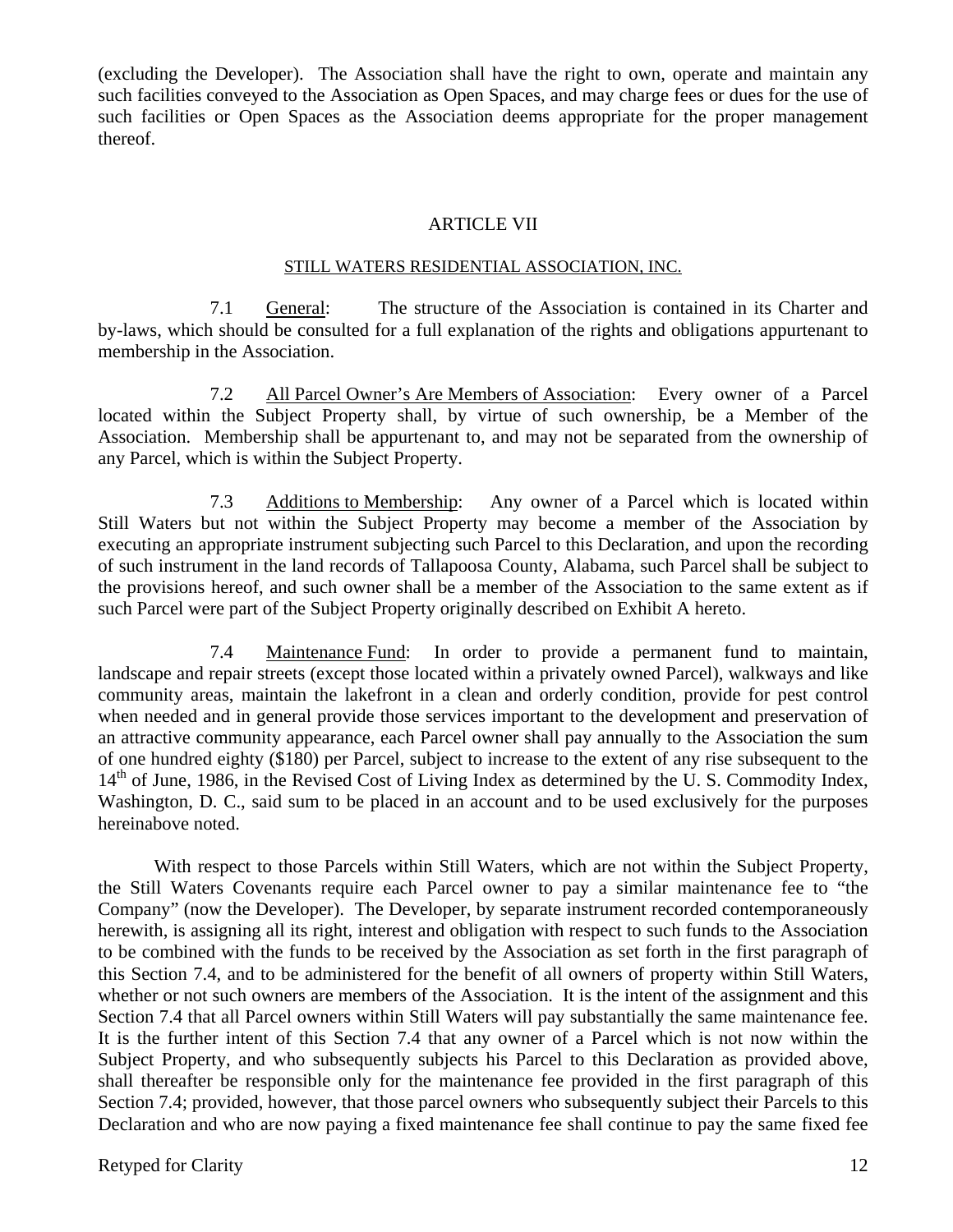until the Parcel is sold or transferred, and thereafter the Parcel shall be charged a maintenance fee at the same rate as set forth in the first paragraph of this Section 7.4.

7.5 Assessments: In order to provide additional funds for such purposes as may be deemed appropriate by the Board of the Association, the Association may each year assess against each Parcel owned by a Member of the Association an annual assessment (which shall be uniform for all Parcels) equal to a specified number of dollars per parcel. Provided, that so long as the Developer is entitled to elect a majority of the directors of the Association, no such annual assessment may be assessed without the affirmative vote of a majority of the members of the Association; and provided, further, that after Developer has turned over control of the Association, no such annual assessment may exceed \$100.00 without the affirmative vote of a majority of Members of the Association present (in person or by proxy as provided in the By-Laws of the Association) at a meeting called for such purpose, and after due notice to all Members.

7.6 Lien: The maintenance fee set forth in Section 7.4 hereof, and the annual assessment set forth in Section 7.5 hereof, together with interest thereon and the costs of collection thereof (including reasonable attorney's fees) shall be a charge on and shall be a continuing lien (enforceable in the same manner as a mortgage) upon the Parcel against which each such fee, assessment or charge is made.

7.7 Subordination of Lien to Mortgages: The lien of any fee, assessment or charge on a Parcel, as authorized in this Article VII, is hereby made subordinate to the lien of any bona fide mortgage on such Parcel if, but only if, all fees, assessments and charges levied against such Parcel falling due on or prior to the date such mortgage is recorded have been paid. The sale or transfer of any Parcel pursuant to a mortgage foreclosure proceeding or a proceeding in lieu of foreclosure or the sale or transfer of such Parcel pursuant to a sale under power contained in a mortgage on such property shall extinguish the lien for fees and assessments falling due prior to the date of such sale, transfer or foreclosure, but the Association shall have a lien on the proceeds of such sale senior to the equity of redemption of the mortgagor. The foregoing subordination shall not relieve an owner whose property has been mortgaged of his personal obligation to pay all fees, assessments and charges falling due during the time when he is the owner of such property. In the event of the foreclosure of any mortgage on a Parcel, or a sale in lieu of foreclosure, the purchaser shall accept the deed subject to this Declaration, and such purchaser shall be a Member of the Association and shall be responsible for payment of the Maintenance Fund and any fees or assessments authorized by the Association; provided, however, that the Board, in its sole discretion, may at any time, either before or after the mortgaging of any Parcel, waive, relinquish or quitclaim in whole or in part the right of the Association to fees, assessments and other charges collectible by the Association with respect to such property coming due during the period while such property is or may be held by a mortgagee or mortgagees pursuant to such sale or transfer.

#### ARTICLE VIII

#### EASEMENTS

8.1 Utility Easements: The Developer reserves unto itself, its successors and assigns, a perpetual, assignable and releasable easement and right on, over and under the ground to erect, maintain and use electric and telephone poles, wires, cables, conduits, sewers, water mains and other suitable equipment for the conveyance and use of electricity, telephone equipment, gas, sewer, water or other public conveniences or utilities on, in or over (a) the rear ten (10) feet of each Parcel and ten (10) feet along one (1) side of each Parcel, (b) all Open Spaces, and (c) such other areas as are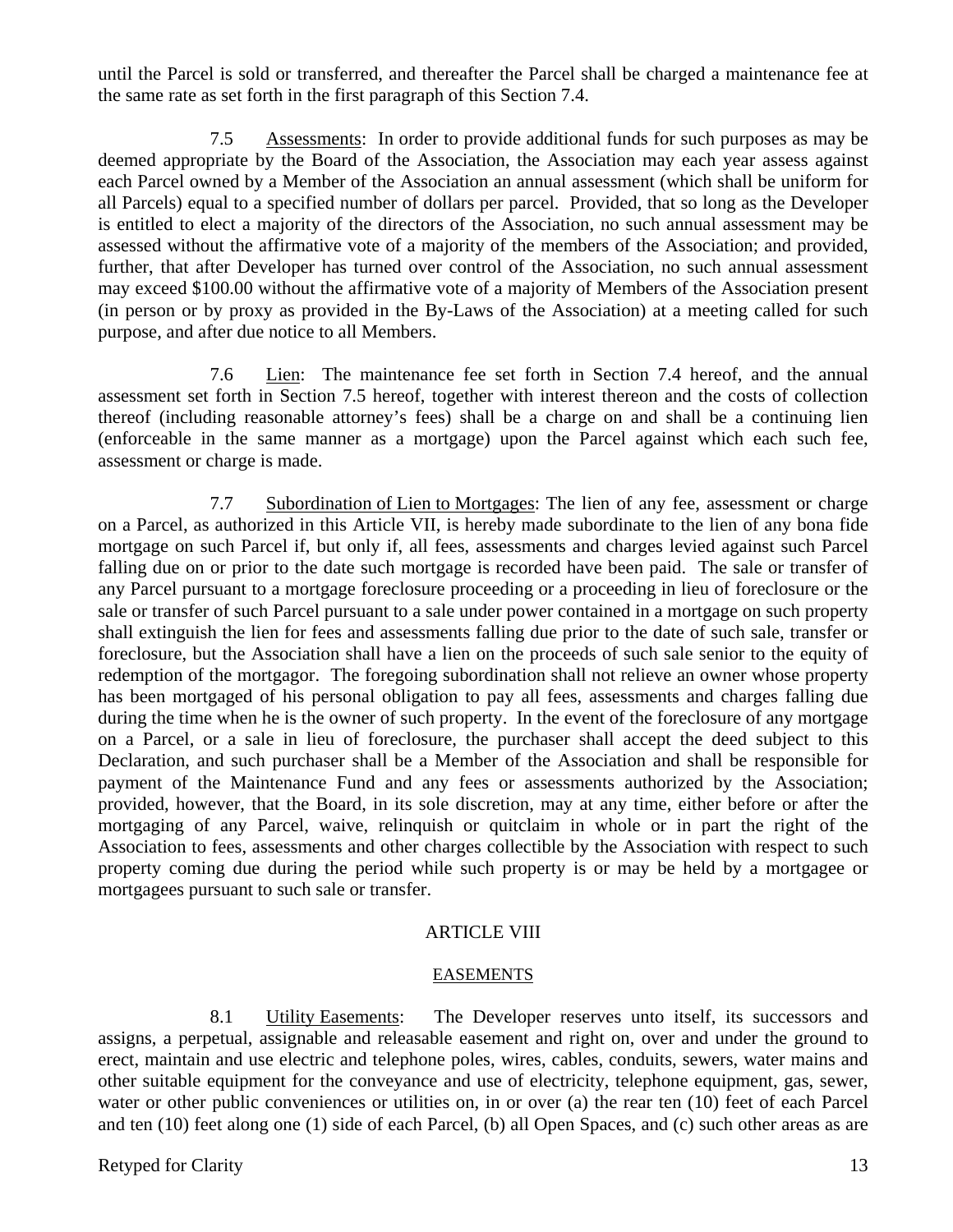shown and designated as easement areas on recorded plats; and provided further, that the Developer may cut drain-ways for surface water wherever and whenever such action may appear to the Developer to be necessary in order to maintain reasonable standards of health, safety and appearance; but no such drain-ways may be constructed by the Developer on a Parcel after a dwelling has been constructed on such parcel, or after the Architectural Committee has approved a landscaping plan with respect thereto. These easements and rights expressly include the right to cut any trees, bushes or shrubbery, make any gratings of the soil, or to take any other similar action reasonably necessary to provide economical and safe utility installation and maintenance, and to maintain reasonable standards of health, safety and appearance. Developer further reserves the right and easement to locate wells, pumping stations, and tanks within residential areas on any walkway, or any Parcel designated for such use on a recorded subdivision plat, or to locate same upon any Parcel with the permission of the owner of such Parcel. Such rights may be exercised by any licensee of the Developer, but this reservation shall not be considered an obligation of the Developer to provide or maintain any such utility or service.

8.2 View Easement – Lakefront Parcels: There shall be reserved for the use and benefit of adjacent second-row Parcel owners a easement of view running along the side boundary lines of lakefront Parcels for a width of five (5) feet on each side of each lakefront Parcel. It is the purpose of this easement to enable second-row Parcel owners to maintain permanently an open area sufficiently unobstructed to afford a direct view of the lake and direct circulation of lake breezes. Owners of lakefront Parcels may not erect any fence, wall or other structure interfering with such easements. Agents of the Association or the Developer, acting at the request of the owners of secondrow Parcels, may enter onto front-row Parcels and trim any trees, limbs, bushes or shrubs or other obstructions located within such easement areas and interfering with the view of second-row Parcel owners. Such clearing and maintenance shall be at the expense of the second-row Parcel owners, except when the easement of view was willfully obstructed by the owner of a lakefront Parcel or his agent, in which event removal of such obstruction shall be at the expense of the lakefront Parcel owner who obstructed or authorized the obstruction of the easement of view. Such side boundary line easements of view shall not be applicable, however, to the center dividing line between two Parcels combined to form one building site.

8.3 View Easement – Interior Parcels: There shall be reserved for the use and benefit of adjacent second-row Parcel owners, if any, an easement of view, with said easement running along the side boundary lines of all Parcels located on and facing towards any creek, pond or wetlands. Said Parcels located on and facing towards any such creek, pond or wetlands. Said Parcels located on and facing towards any such creek; pond or wetlands are hereinafter referred to as "Outer Perimeter Parcels". Said easement shall extend five (5) feet on either side of said boundary lines, it being the purpose of this easement to enable second-row Parcel owners to maintain direct circulation of breezes. Owners of Outer Perimeter Parcels may not erect any fence, wall or other structure interfering with such easement. Agents of the Developer or the Association, acting at the request of owners of secondrow Parcels, may enter onto Outer Perimeter Parcels and cut or trim trees, limbs, bushes, shrubs or other obstructions located within such easement area and interfering with the view of said second-row Parcel owners. Such clearing and maintenance shall be at the expense of the second-row Parcel owners, except when the easement of view was willfully obstructed by the owner or agent thereof of an Outer Perimeter Parcel, in which event removal of such obstruction shall be at the expense of the Outer Perimeter Parcel owner who so obstructed such easement.

8.4 Golf Easement (maintenance): There is reserved to the Developer and the Association, their agents, successors or assigns, a "Golf Course Maintenance Easement Area" on each Parcel adjacent to the fairways or greens of the Still Waters Golf Course. This reserved easement shall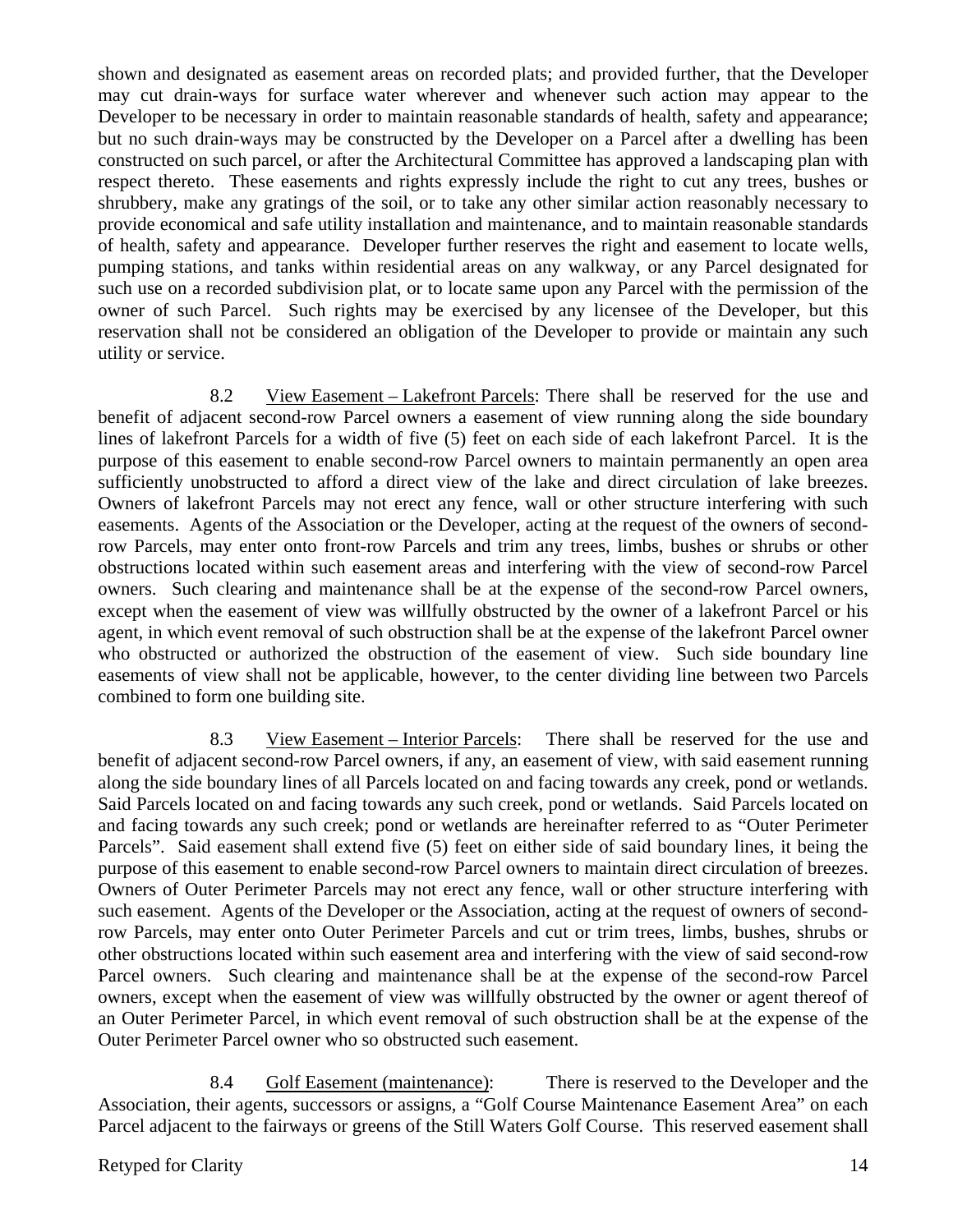permit the Developer or the Association, their agents, successors and assigns, at its election, to go on any fairway Parcel at any reasonable hour and maintain or landscape the Golf Course maintenance Easement Area. Such maintenance and landscaping shall include regular removal of underbrush, trees less than six (6) inches in diameter, stumps, trash or debris, planting of grass, watering, application of fertilizer, and mowing the Easement Area. This Golf Course Maintenance Easement Area shall be limited to the portion of such Parcels within thirty (30) feet of the Parcel line bordering the fairway, or such lesser area as may be shown as a "Golf Course Maintenance Easement Area" on the recorded plat of such Parcel; provided, however, that the above described maintenance and landscaping rights shall apply to the entire Parcel until there has been filed with the Architectural Committee a landscaping plan for such Parcel by the owner thereof, or alternately, a residence constructed on the Parcel.

8.5 Golf Easement (players): Until such time as a residence is constructed on a Parcel adjacent to the fairways, or greens of the Still Waters Golf course, the Developer and the Association, their agents, successors or assigns, reserves an easement to permit and authorize registered golf course players and their caddies to enter upon a Parcel to recover a ball or play a ball, subject to the official rules of the course, without such entering and playing being deemed a trespass. After a residence is constructed, such easement shall be limited to that portion of the Parcel included in the Golf Course maintenance Easement Area, and recovery of balls only, not play, shall be permitted in such Easement Area. Registered players or their caddies shall not be entitled to enter on any such Parcel with a golf cart or other vehicle, not spend unreasonable time on such Parcel, or in any way commit a nuisance while on such Parcel. After construction of a residence on any such Parcel, "Out of Bound" markers shall be placed on said Parcel at the expense of the Developer or the Association.

#### ARTICLE IX

#### **GENERAL**

SECTION 9.1 Grantee's Acceptance: The grantee of any Parcel subject to the coverage of this Declaration, by acceptance of the deed or other instrument conveying an interest in or title to, or the execution of a contract for the purchase thereof, whether from Developer or a subsequent owner of such Parcel, shall accept such deed or other contract upon and subject to each and all of these restrictions, liens, easements and provisions herein contained.

9.2 Indemnity For Damages: Each and every Parcel owner and future Parcel owner, in accepting a deed or contract for any Parcel subject to this Declaration, agrees to indemnify Developer and the Association for any damage caused by such Owner, or the contractor, agent, or employees of such Owners, to roads, streets, gutters, walkways or other aspects of public ways, including all surfacing thereon, or to water, drainage or storm sewer lines or sanitary sewer lines owned by Developer or the Association, or for which Developer or the Association has responsibility, at the time of such damage.

9.3 Severability: Every one of the provisions and restrictions is hereby declared to be independent of, and severable from the rest of the provisions and restrictions and of and from every other one of the provisions and restrictions and of and from every combination of the provisions and restriction in this Declaration, and the invalidity of any one or more of the provisions hereof shall in no way affect any of the other provisions or restrictions which shall remain in full force and effect.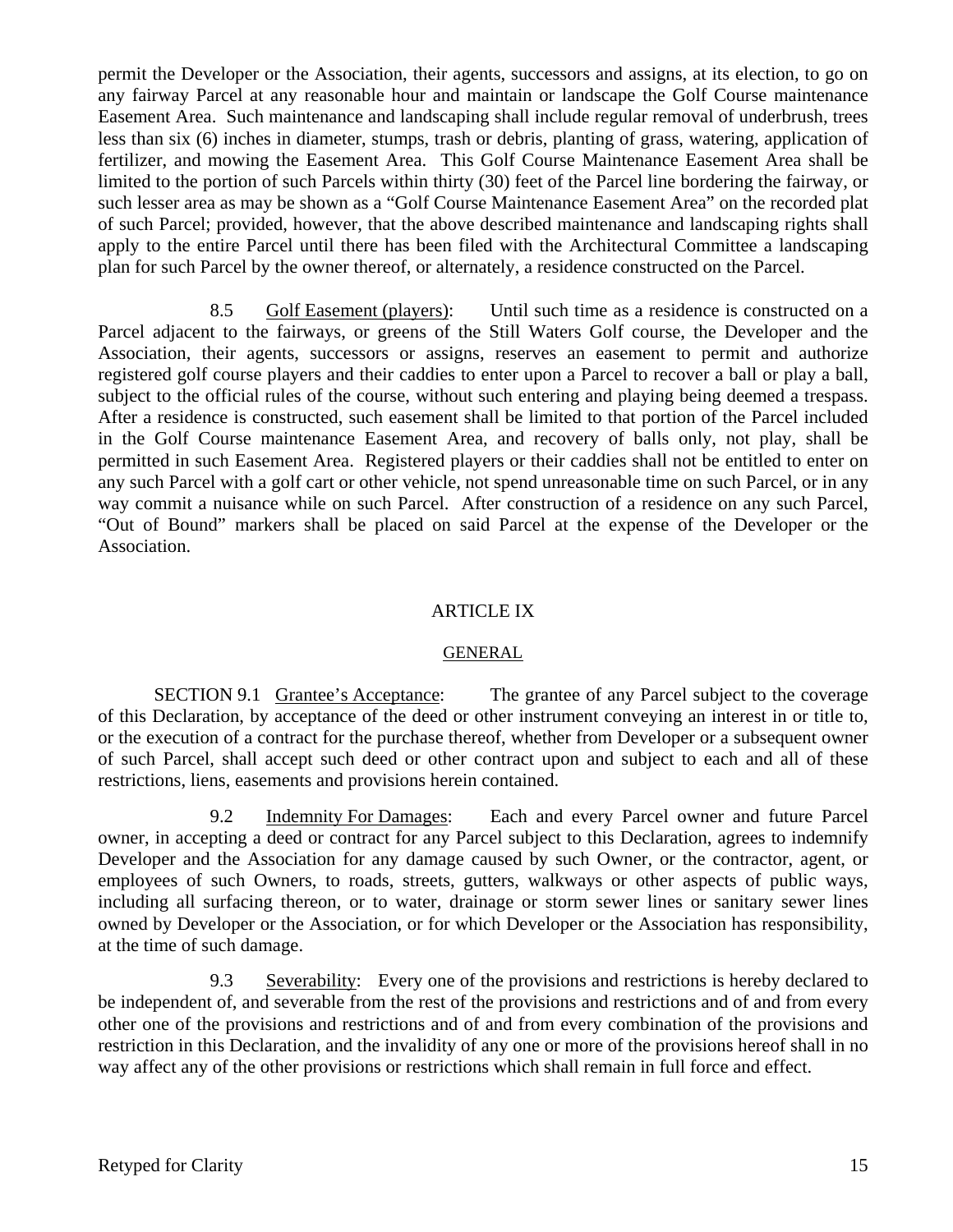#### 9.4 Right of Developer to Modify Restrictions With Respect to Unsold parcels:

With respect to any unsold Parcel, Developer may include in any contract or deed hereinafter made or entered into such modifications and/or additions to this Declaration as Developer in its sole discretion desires; provided, however, that this Declaration may not be modified in any contract or deed to except such Parcel from the fee or assessment provisions of Article VII or to lessen or extend the voting rights as provided in the Charter and by-laws of the Association.

9.5 Captions: The captions preceding the various sections, paragraphs and subparagraphs of this Declaration are for the convenience of reference only, and none of them shall be used as an aid to the construction of any provisions of this Declaration. Wherever and whenever applicable, the singular form of any word shall be taken to mean or apply to the plural, and the masculine form shall be taken to mean or apply to the feminine or to the neuter.

9.6 Effect of Violation on Mortgage Lien: No violation of any provision of this Declaration shall defeat or render invalid the lien of any mortgage made in good faith and for value upon any portion of the Subject Property; provided, however, that any mortgagee in actual possession, or any purchaser at any mortgagees' or foreclosure sale shall be bound by and subject to this Declaration as fully as any other Owner of any portion of the Subject Property.

9.7 No Reverter: No restriction herein is intended to be, or shall be construed as, a condition subsequent or as creating a possibility of reverter.

9.8 Duration and Amendment: The restrictions and provisions contained in this Declaration shall run with and bind the Subject Property, shall inure to the benefit of and shall be enforceable by Developer, the Association, the Architectural Committee, and the Owner of any Parcel included in the Still Waters Property, their respective legal representatives, heirs, successors and assigns until the  $31<sup>st</sup>$  day of December in the year 2015, after which time said restrictions and provisions shall be automatically extended for successive periods of ten years. This Declaration may not be amended in any respect (except with regard to the addition of other property) except by the execution of an instrument signed by not less than 75% of the Parcel owners, which instrument shall be filed for recording among the Land Records of Tallapoosa county, Alabama, or in such other place of recording as may be appropriate at the time of the execution of such instrument. After December 31, 2015, this Declaration may be amended and/or terminated in its entirety by an instrument signed by not less than 55% of the Parcel Owners which instrument shall be filed for recording among the Land Records of Tallapoosa County, Alabama, or in such other place of recording as may be appropriate at the time of the execution of such instrument.

9.9 Enforcement: In the event of a violation or breach of any provision of this Declaration or any amendments thereto by any Owner, Resident, or employee, agent, or lessee of such Owner or Resident, the owner (s) of Parcel (s), the Association, Developer, their successors and assigns, or any business or other party to whose benefit this Declaration inures shall have the right to proceed at law or in equity to compel compliance with the terms and conditions hereof, to prevent the violation or breach of said restrictions and provisions, to sue for and recover damages or other dues, or take all such courses of action at the same time, or such other legal remedy it may deem appropriate. No delay or failure on the part of an aggrieved party to initiate an available remedy set forth herein shall be held to be a waiver of that party or of any other party to assert any right available to him upon the recurrence or continuation of said violation or the occurrence of a different violation.

Damages shall not be deemed adequate compensation for any breach or violation of any provision hereof, but any person or entity entitled to enforce any provision hereof shall be entitled specifically to relief by way of injunction as well as any other available relief either at law or in equity.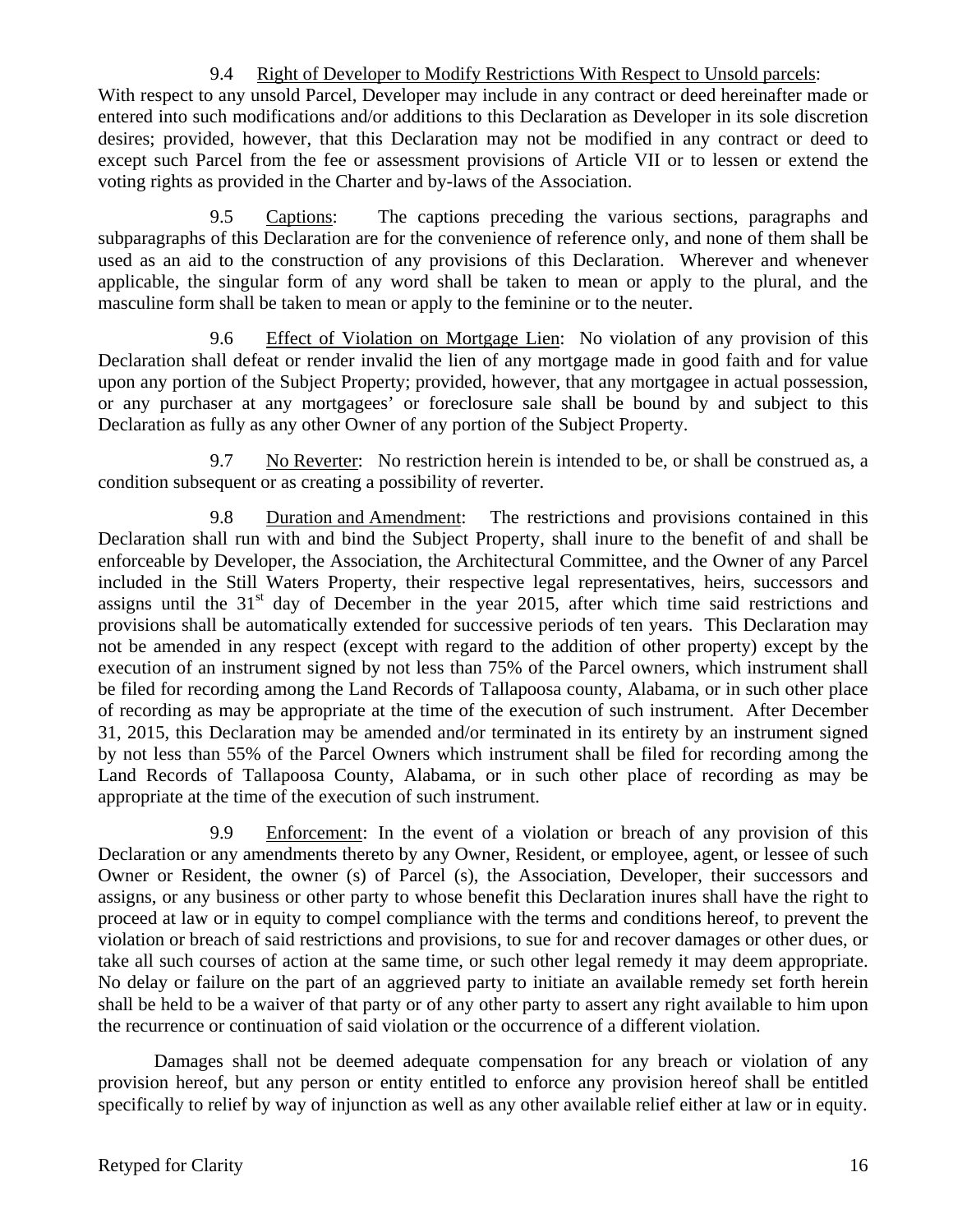Any party to a proceeding who succeeds in enforcing a restriction or enjoining the violation of a restriction against a Parcel owner may be awarded a reasonable attorney's fee against such Parcel owner.

9.10 Certificate of Violation: In addition to any other rights or remedies available to the Association hereunder or at law or equity, the Association shall have the right to file in the Records of Tallapoosa County, Alabama a Certificate or Notice of Violation of this Declaration (which violation shall include, without limitation, nonpayment of the fees and/or the annual assessments, or failure to comply with architectural guidelines) upon failure of a Parcel owner to correct a violation of this Declaration within thirty (30) days after written notice of the violation has been given by the Association to the Parcel owner.

9.11 Interpretation by Association: The Association shall have the right to construe and interpret the provisions of this Declaration, and in absence of an adjudication by a court of competent jurisdiction to the contrary, its construction or interpretation shall be final and binding as to all persons or property benefited or bound by the provisions hereof.

9.12 Assignment by Association: The Association shall be empowered to assign its rights hereunder and its properties to any successor nonprofit membership corporation (herein referred to as the "Successor Corporation") and, upon such assignment the Successor corporation shall have all the rights and be subject to all the duties of the Association hereunder.

9.13 No Waiver: The failure of any party entitled to enforce any of this Declaration herein contained shall in no event be considered a waiver of the right to do so thereafter, as to the same violation or breach or as to such a violation or breach occurring prior or subsequent thereto; provided, however, that approval of plans pursuant to Article II shall be binding on any and all parties as a conclusive determination that such plans are in conformity with the Declaration.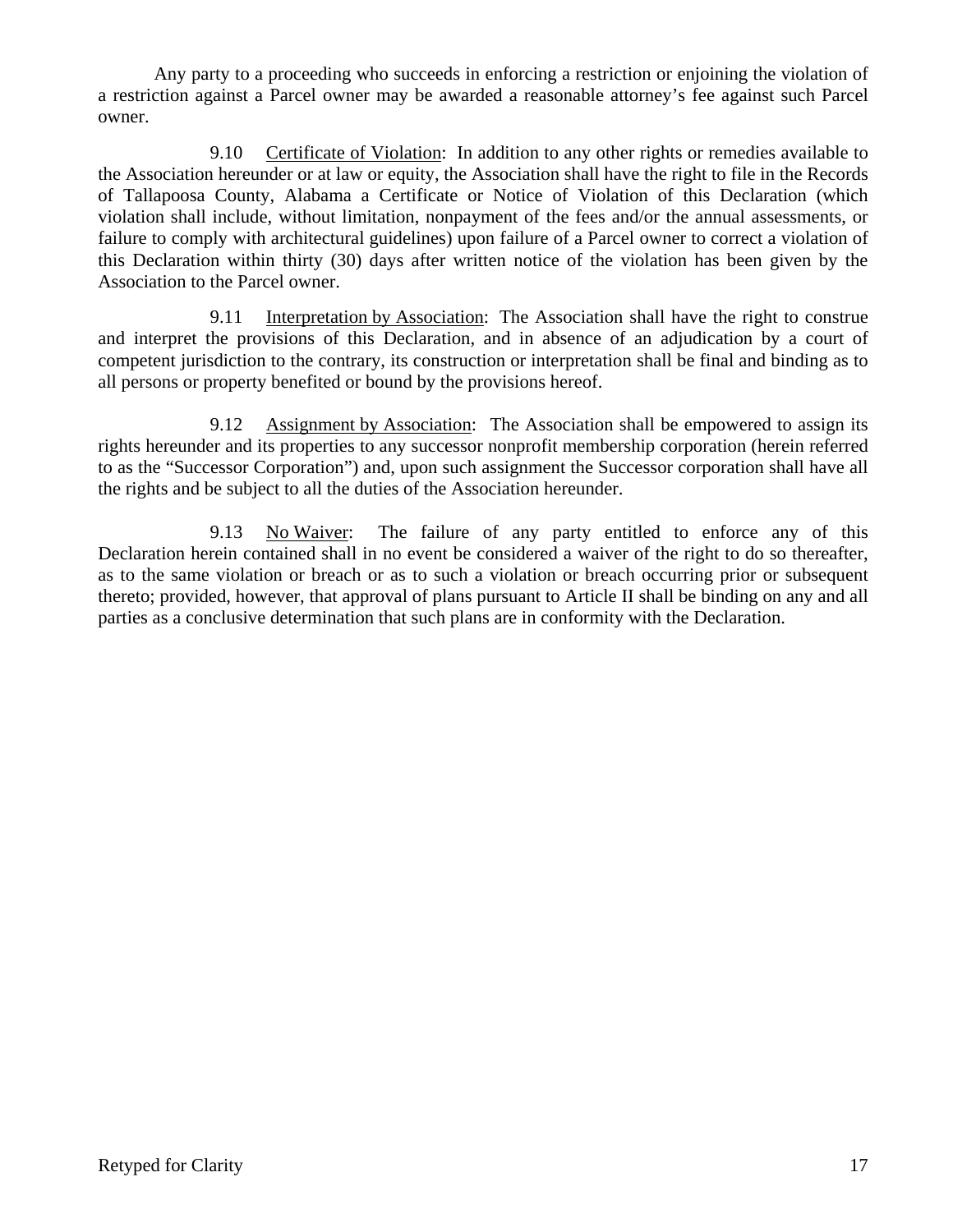IN WITNESS WHEREOF, this Amended and Restated Declaration of Restrictions and Protective Covenants for Still Waters has been executed by Coosa Resort Company, Inc., an Alabama corporation, effective the *21st* day of *April, 1987*.

ATTEST: COOSA RESORT COMPANY, INC.

By: *Brooks Yeilding* By: *Graham D. Hutson, Jr.* Its *V-President* Its *President* 

STATE OF ALABAMA

#### COUNTY OF JEFFERSON

 I, *Karen O. Brubaker*, a Notary Public in and for said County in said State, hereby certify that *Graham D. Hutson, Jr.*, whose name as *President* of Coosa Resort Company, Inc. a corporation, is signed to the foregoing instrument and who is know to me, acknowledged before me on this day that, being informed of the contents of the instrument, he, as such officer and with full authority, executed the same voluntarily for and as the act of said corporation.

Given under my hand this the *21st* day of *April*, 1987.

*Karen O. Brubaker* Notary Public

NOTARIAL SEAL

My commission expires: 4-23-91

THIS INSTRUMENT PREPARED BY: Randolph H. Lanier Balch & Bingham P. O. Box 306 Birmingham, Alabama 35201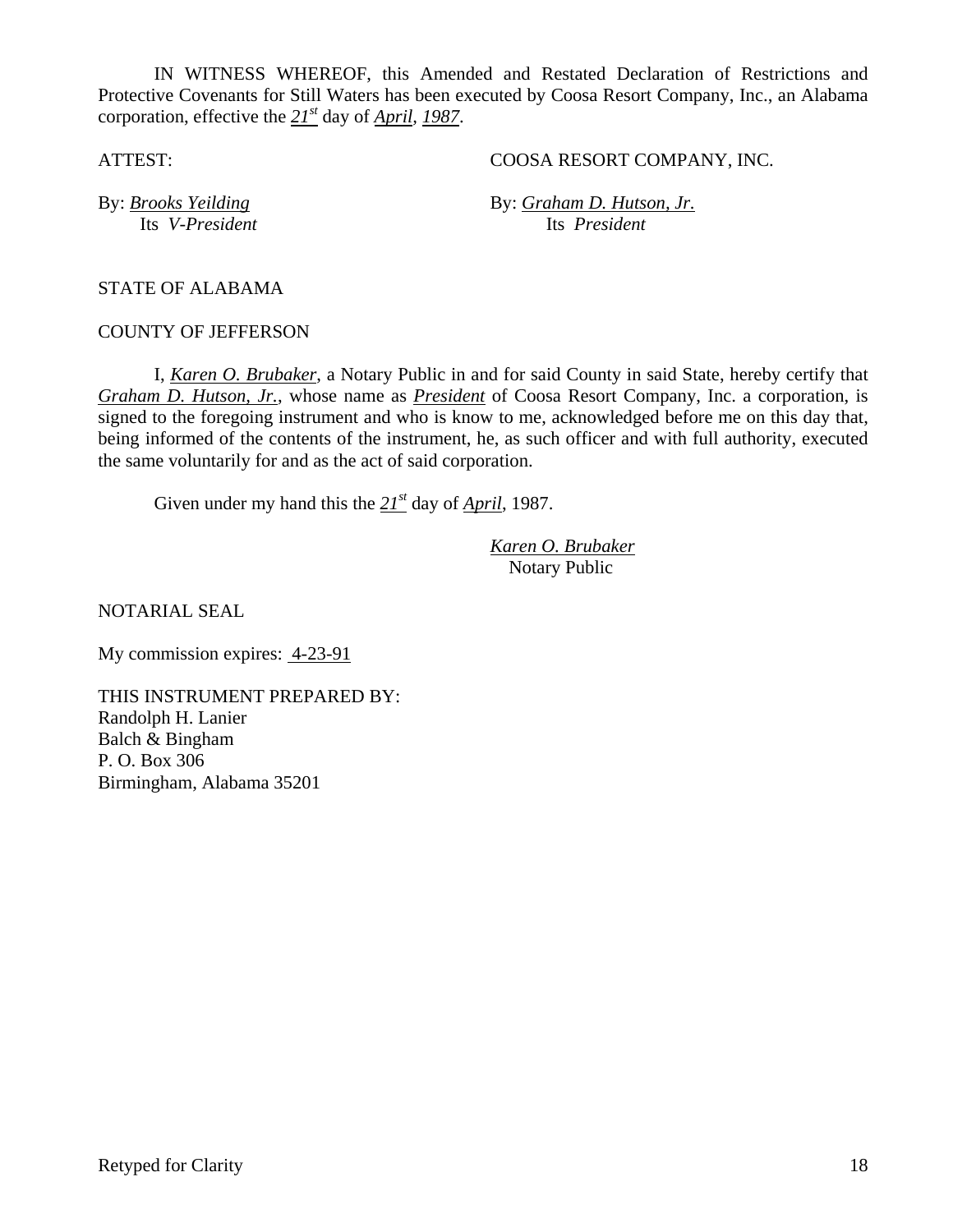# EXHIBIT A

# DESCRIPTION OF SUBJECT PROPERTY

| <b>SUBDIVISION</b>                              | <b>MAP BOOK</b>                   | <b>PAGE</b>      | <b>LOTS</b>                                                        |
|-------------------------------------------------|-----------------------------------|------------------|--------------------------------------------------------------------|
| <b>Beaver Point</b>                             | 6                                 | 148              | 1, 2, 7                                                            |
| <b>Bent Hickory</b>                             | 6                                 | $\boldsymbol{7}$ | 21                                                                 |
| <b>Cardinal Heights</b>                         | 6                                 | 83               | 7, 21, 23                                                          |
| Chinquapin Cove Area, Unit One                  | 5                                 | 175              | $101^*, 102^*, 107$<br>(* - sold by metes $\&$<br>bounds)          |
| <b>Greens View</b>                              | 6                                 | 46               | $\overline{4}$                                                     |
| Fern Brook Area, Phase One                      | Card No.                          | 015701           | 1, 2, 4, 5, 17, 28,<br>29, 33, 35, 36                              |
| Fern Brook Area, Phase Two                      | Card No.                          | 020863           | 2, 3, 18, 19, 20, 22,<br>23*, 52, 55 (*-sold<br>by metes & bounds) |
| Holly Ridge, Chinquapin Cove<br>Area, Unit Four | 5                                 | $197 - B$        | 49, 52, 54                                                         |
| Lakeview Ridge                                  | $\tau$                            | 3                | 1, 25, 33                                                          |
| Laurel Ridge                                    | $\overline{7}$                    | $\tau$           | 1, 16, 18, 27                                                      |
| Marina Point                                    | 6<br>(corrected in Card No. 2234) | 164              | 3                                                                  |
| <b>Turkey Roost</b>                             | 6                                 | 141              | 1, 16, 17, 18, 21, 23,<br>24, 25, 30, 31, 33                       |
| Vista Wood, Chinquapin Cove<br>Area, Unit Two   | 5                                 | 185              | 34, 44, 57                                                         |
| Deer Run, Phase One                             | $\tau$                            | 69               | $1-26, 26-38$                                                      |
| Pine Ridge, Phase One                           | 7                                 | 42               | $1-9$                                                              |
| Deer Run, Phase Two                             | $\tau$                            | 71               | Block 1, 1-33, 33A,<br>34-56; Block 2, 1-22;                       |
| Pebble Beach                                    | $\tau$                            | 68               | Block 3, 1-16; Block 4, 1-15<br>$1-21, 30-45$                      |
| Marina Point, Addition No. 1                    | 7                                 | $81-A$           | 1-91                                                               |
| Eagle Peak Villas                               | 6                                 | 85               | Villa No. 12                                                       |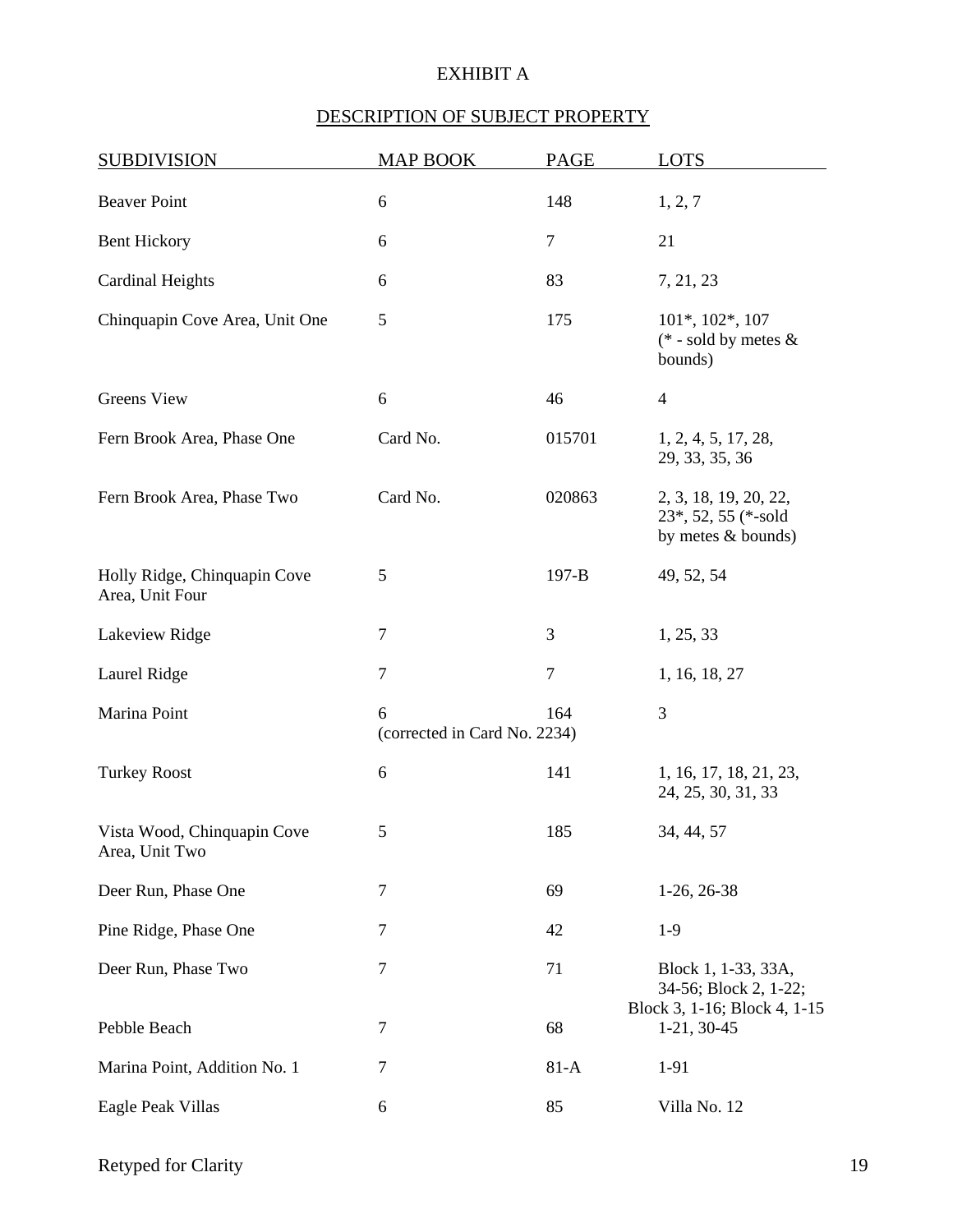#### EXHIBIT B

#### INITIAL RULES AND REGULATIONS OF THE ARCHITECTURAL COMMITTEE OF THE STILL WATERS RESIDENTIAL ASSOCIATION, INC.

The following are Rules and Regulations adopted by the Architectural committee pursuant to authority granted in Section 2.3 of the Amended and Restated Declaration of Restrictions and Protective Covenants for Still Waters (the Declaration):

1. Authority: With regard to review of plans and specifications, and with regard to all other specific matters (other than the promulgation of rules and regulations) as may be specified by resolution of the entire Architectural Committee shall be authorized to exercise the full authority granted herein to the Architectural Committee. Any approval by one such member of any plans and specifications, or the granting of any approval, permit or authorization by one such member in accordance with the terms hereof, shall be final and binding. Any disapproval, or approval based upon modification or specified conditions by one such member shall also be final and binding.

2. Basis For Disapproval of Plans: The Architectural Committee shall have the right to disapprove any plans and specifications because of any of the following:

- (a) Failure of such plans or specifications to comply with any of the provisions of the Declaration;
- (b) Failure to include information in such plans and specifications as may have been reasonably requested;
- (c) Objection to the exterior design, appearance or materials of any proposed structure;
- (d) Incompatibility of any proposed structure or use with existing structures or uses upon other Parcels in the vicinity;
- (e) Objections to the location of any proposed structure upon any Parcel or with reference to other Parcels in the vicinity;
- (f) Objection to the site plan, grading plan, drainage plan or landscaping plan for any Parcel;
- (g) Objection to the color scheme, finish, proportions, style of architecture, materials, height, bulk, or appropriateness of any proposed structure;
- (h) Objection to parking areas proposed for any Parcel on the grounds of incompatibility to proposed uses and structures on such Parcel or the insufficiency of the size of parking areas in relation to the proposed use of the Parcel;
- (i) Failure of plans to take into consideration the particular topography, vegetative characteristics, natural environment and storm water runoff of the Parcel; or
- (j) Any other matter, which, in the judgment of the Architectural committee, would render the proposed structure, structures or uses inharmonious with the general plan of improvement of Still Waters or with structures or uses located upon other Parcels in the vicinity.

3. Expiration of Approval: Approval of any such plans shall terminate and be rendered void if construction is not begun within six (6) months after such approval unless such six (6) month period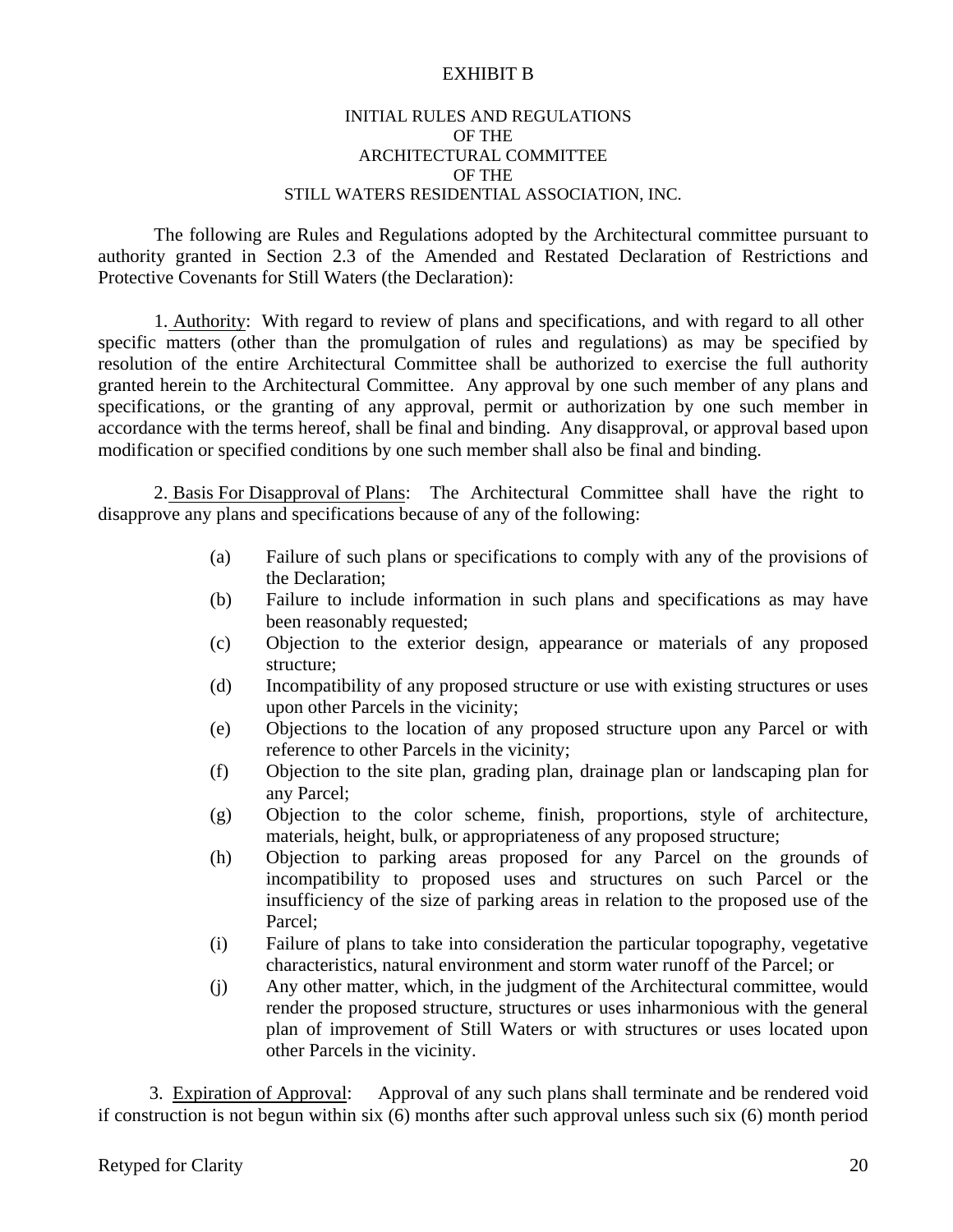is extended by agreement with the Architectural committee in which event the extended time period shall be applicable.

 4. Statement of Grounds for Action on Plans: In any case where the Architectural committee shall disapprove any plans and specifications, or shall approve the same only as modified or upon specified conditions, such disapproval or qualified approval shall be accompanied by a statement of the grounds upon which such action was based. In any such case the Architectural Committee shall, if requested, make reasonable efforts to assist and advise the applicant in order that an acceptable proposal can be prepared and submitted for approval.

5. Retention of copy of Plans: Upon approval by the Architectural committee of any plans and specifications, a copy of such plans and specifications, as approved, shall be deposited for permanent record with the Architectural committee, and a copy of such plans and specifications bearing such approval, in writing, shall be returned to the applicant submitting the same.

6. No waiver; Finality: Approval for use on any Parcel of any plans or specifications shall not be deemed a waiver of the Architectural Committee's right, in its discretion, to disapprove such plans or specifications or any of the features or elements included therein if such plans, specifications, features or elements are subsequently submitted for use on any other Parcel or Parcels. Approval of any such plans and specifications relating to any Parcel, however, shall be final as to that Parcel and such approval may not be revoked or rescinded thereafter, provided, (i) that the structures or uses shown or described on or in such plans and specifications do not violate any specific prohibition contained in the Declaration, and (ii) that the plans and specifications, as approved, and any condition attached to any such approval, have been adhered to and complied with in regard to all structures on and uses of the Parcel in question.

7. Time Period for Approval: In the event that the Architectural Committee fails to approve or disapprove any plans and specifications as herein provided within thirty (30) days after submission thereof, the same shall be deemed to have been approved, as submitted, and no further action shall be required.

8. Certificate of Compliance: Upon completion of the construction or alteration of any structure in accordance with plans and specifications approved by the Architectural committee, the Architectural Committee shall, upon written request of the owner thereof, issue a certificate of compliance in form suitable for recordation, identifying such structure and the parcel on which such structure is placed, and stating that the plans and specifications, the location of such structure and the use or uses to be conducted thereon have been approved and that such structure complies with the requirements of the Committee. Preparation and recording of such certificate shall be at the expense of such owner. Any certificate of compliance issued in accordance with the provisions of this paragraph shall be prima facie evidence of the facts therein stated, and as to any purchaser or encumbrancer in good faith and for value, or as to any title insurer, such certificate shall be conclusive evidence that, as of the date of the certificate, all structures on the Parcel, and the sue or uses described therein comply with all the requirements of the Architectural Committee, and with all other requirements of the Declaration as to which the Architectural Committee exercise any discretionary or interpretive powers.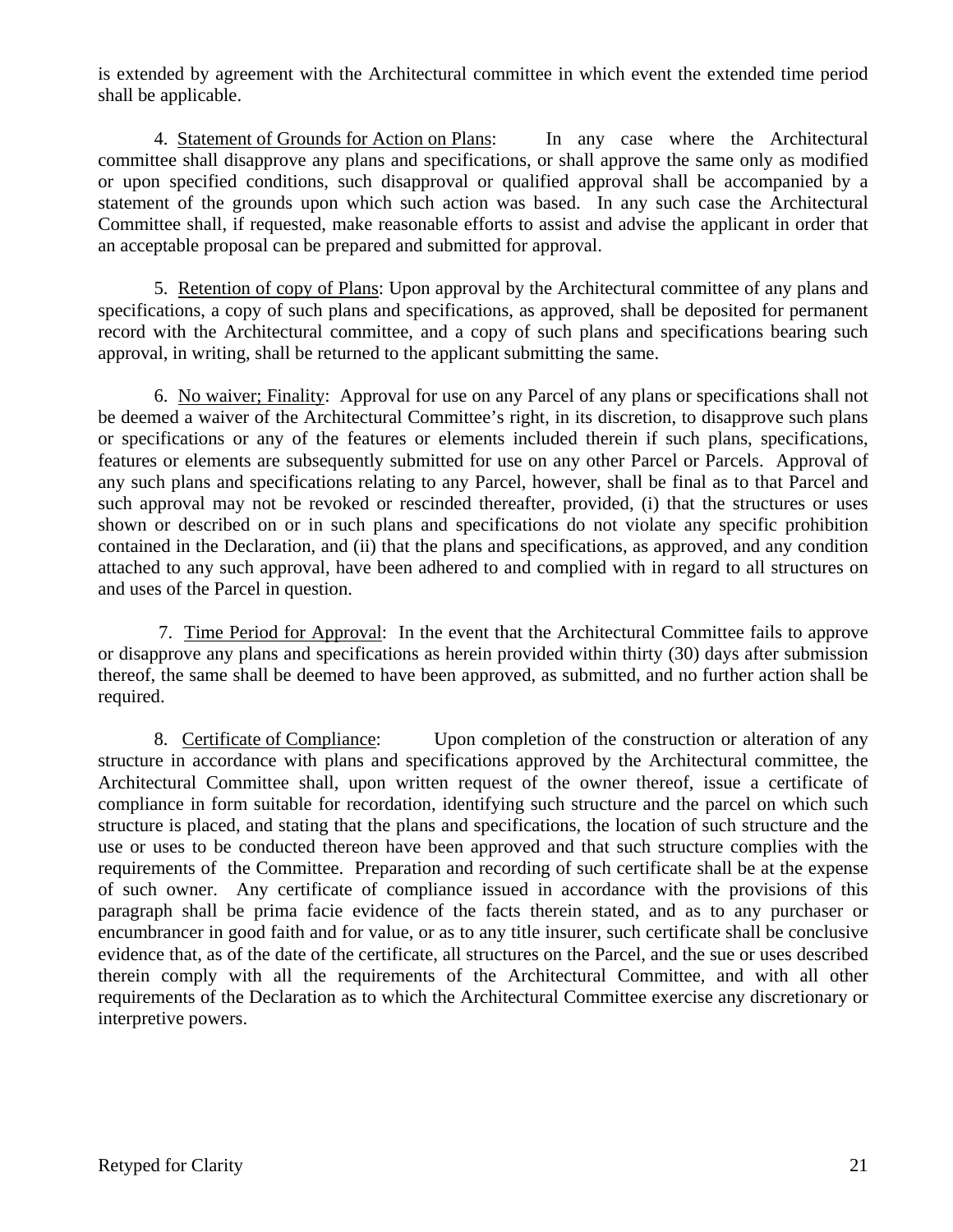## **Revision to Exhibit B Initial Rules and Regulations Of the Architectural Committee Of the StillWaters Residential Association**

**Revised and Updated April 27, 2010** 

#### **1. Authority**

**Article II of the Amended and restated Declaration of Restrictions and Protective Covenants for Still Waters establishes the Committee and governs its procedures. Section 2.3 allows the rules and statements of policy to be amended or revoked by the committee at any time. The Architectural Committee shall have the right to construe and interpret all provisions of the** *Responsibilities of the Owner* **document and the** *Architectural Design Guidelines* **document as it sees fit. In the absence of adjudication by the court of competent jurisdiction to the contrary, its interpretation shall be final and binding as to all persons or property bound by the provisions of the Amended and Restated Declaration of Restrictions and Protective Covenants for Still Waters.**

#### **2. Basis for approval or disapproval of purposed plans and specification**

All properly submitted plans and specifications shall be reviewed by at least fifty percent of the committee's members. Any approval of plans and specifications will be indicated on the submitted building application and contain at least two of the committee's signatures before a building permit will be issued. Any purposed building plan or modification that does not conform to any article of declaration of the Protective Covenants will be basis for disapproval. If, after approval has been given, new information is received by the Committee, the permit may be canceled, withdrawn, or modified even after construction has begun. **If unforeseen or unanticipated site conditions require any deviation to the permitted plans after construction has commenced, the Committee must be notified in writing as to the modifications for approval or disapproval and the Committee may cancel, withdraw, or modify the existing permit.**

## **3. Expiration of Approval**

The Architectural Committee considers twelve (12) months adequate time to complete the construction project. When all construction is complete, property owner is to return the StillWaters building permit, at which time, an ARC member or members will inspect the exterior of project, confirming that all driveways, parking pads, sidewalks, landscaping, and exterior phases of construction are complete and in compliance including repairs to right-of-ways and adjacent property damaged by construction operations. When the ARC determines that all items listed above are completed, a "Certificate of Completion" will be issued and when it is presented to the Community Administrator, the \$3,000.00 completion deposit will be refunded. After which, a certificate of occupancy is required from the Tallapoosa County Building Inspector before occupying the residence. A copy of the certificate of occupancy is required to be submitted to the ARC for their records.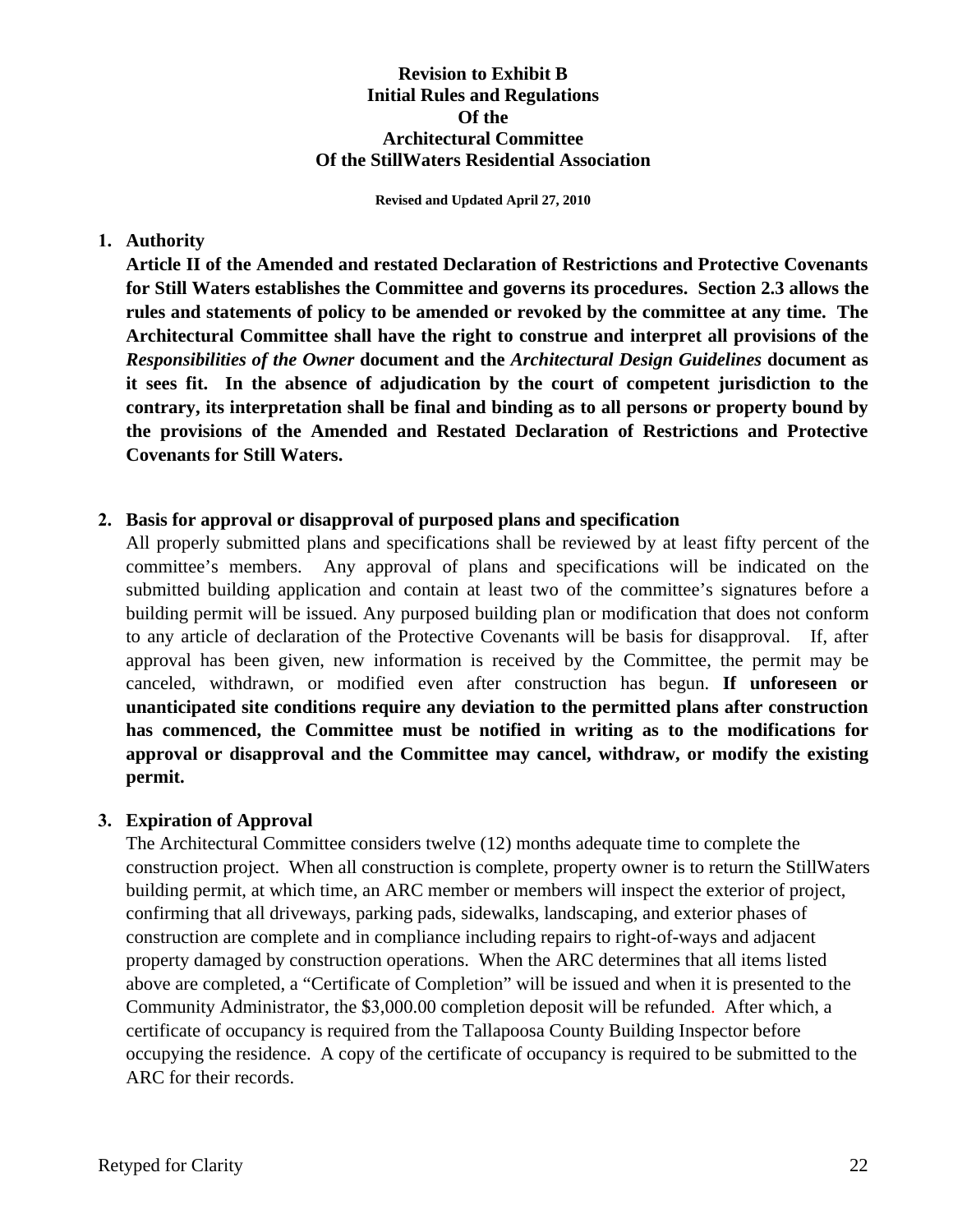#### **4. Statement of Grounds for Action on Plans**

If the Architectural Committee disapproves any plans and specifications, or approves plans with conditions, such disapproval or qualified approval shall be accompanied by a statement of the grounds upon which such action was based. In any such case the Architectural Committee shall, if requested, make reasonable efforts to assist and advise the applicant in order that an acceptable proposal can be prepared and submitted for approval.

#### **5. Retention of Plans**

Upon approval by the Architectural Committee of any plans and specifications, a copy of such plans and specifications along with the required application document will be deposited for permanent records with the Architectural Committee.

#### **6. No Waiver: Finality**

Approval for use on any Parcel of any plans or specifications shall not be deemed a waiver of the Architectural Committee's right, in its discretion, to disapprove such plans or specifications or any of the features or elements included therein if such plans, specifications, features or elements are subsequently submitted for use on any other Parcel or Parcels. Approval of any such plans and specifications relating to any Parcel, however, shall be final as to that Parcel and such approval may not be revoked or rescinded thereafter, provided, (i) that the structures or uses shown or described on or in such plans and specifications do not violate any specific prohibition contained in the Declaration, and (ii) that the plans and specifications, as approved, and any condition attached to any such approval, have been adhered to and complied with in regard to all structures on and uses of the Parcel in question.

## **7. Certificate of Compliance**

Upon completion of the construction or alteration of any structure in accordance with plans and specifications approved by the Architectural Committee, the Architectural Committee shall upon written request of the owner thereof, issue a certificate of compliance in form suitable for recordation, identifying such structure and the Parcel on which structure is placed, and stating that the plans and specifications, have been approved and that such structure complies with the requirements of the Committee. Preparation and recording of such certificate shall be at the expense of such owner. Any certificate of compliance issued in accordance with the provisions of this paragraph shall be prima facie evidences of the facts therein stated, and as to any purchaser or encumbrancer in good faith and for value, or as to any title insurer, such certificate, all structures on the Parcel, and the use or uses described therein comply will all the requirements of the Architectural Committee, and with all other requirements of the Declaration as to which the Architectural Committee exercises any discretionary or interpretive powers.

## **8. Work Days**

Workdays will be only Monday through Saturday from 7:00 AM to 7:00 PM. No work will be permitted on Sundays.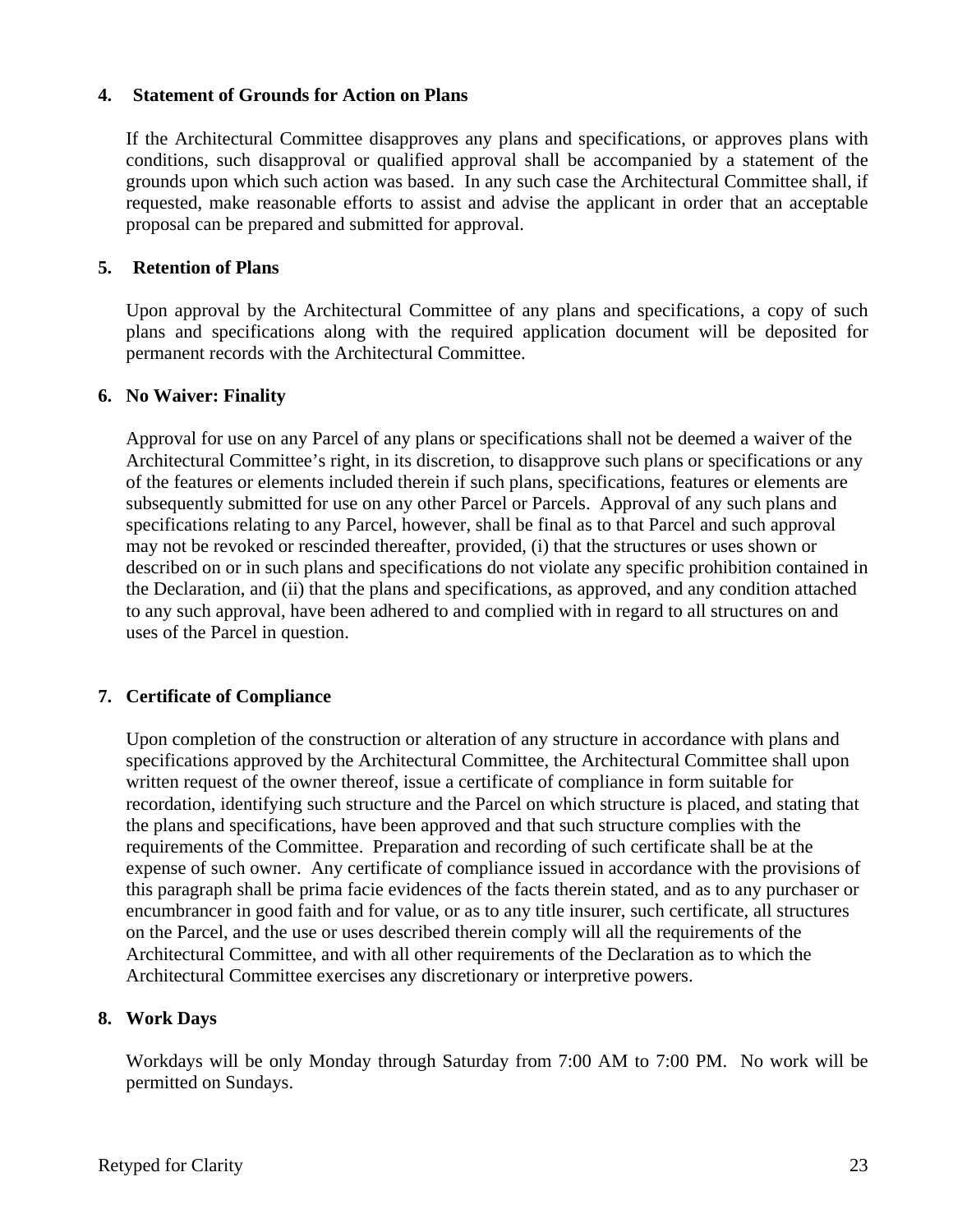# **RESPONSIBILITIES OF PROPERTY OWNERS**

All property owners considering new construction, alterations or additions to existing structures, changes to existing exterior colors, construction of exterior walls or seawalls, walks, piers, boat houses or ramps must have a valid building permit issued by The Architectural Committee, in their possession and properly displayed on the job site before commencing work. No clearing of land or construction may commence until you have been issued this building permit. For the ARC to issue a building permit you and all parties who own property in StillWaters that are party to this permit request must be current in all fees due to the SWRA and all parties must keep fees current throughout the construction period or the building permit will be canceled. Approval by The Architectural Committee does not constitute approval or building permit issuance by the local governing municipality, which issues building permits. The property owner is responsible for contacting the Tallapoosa County Building Department at (256) 825-1002.

- A. SUBMISSION OF APPLICATION: All required documents must be submitted as a "package" when requesting a building permit. An attached checklist is provided to help you with your application. A completed application must be signed, dated and have the finished checklist attached in order to be ready for review by the Committee.
- *B.* REASONS FOR DISAPPROVAL: The Committee will try to make recommendations in lieu of a disapproval on your request, providing all application requirements have been met. Plans submitted for review, or any portion thereof, may be disapproved upon any grounds, which are inconsistent with the general covenants and/or design guidelines, including purely aesthetic considerations so long as such grounds are not arbitrary or capricious.
- C. BEGINNING CONSTRUCTION: Construction must be started within three months after receiving approval and a building permit. A request for extension may be granted if applied for in writing. If construction has not been started within six months, the building permit will be voided. Still Waters Residential Association (SWRA) will retain all fees that have been collected. If you continue to desire construction you may reapply for a new building permit. It is desirous that construction be completed within twelve months.
- D. BLASTING: "Blasting is not allowed within Still Waters except under very special circumstances, as determined by the Architectural Committee and the Board of the Residential Association. A permit will be issued only after it is determined that the company doing the blasting is fully qualified and meets all state and federal licensing and liability requirements.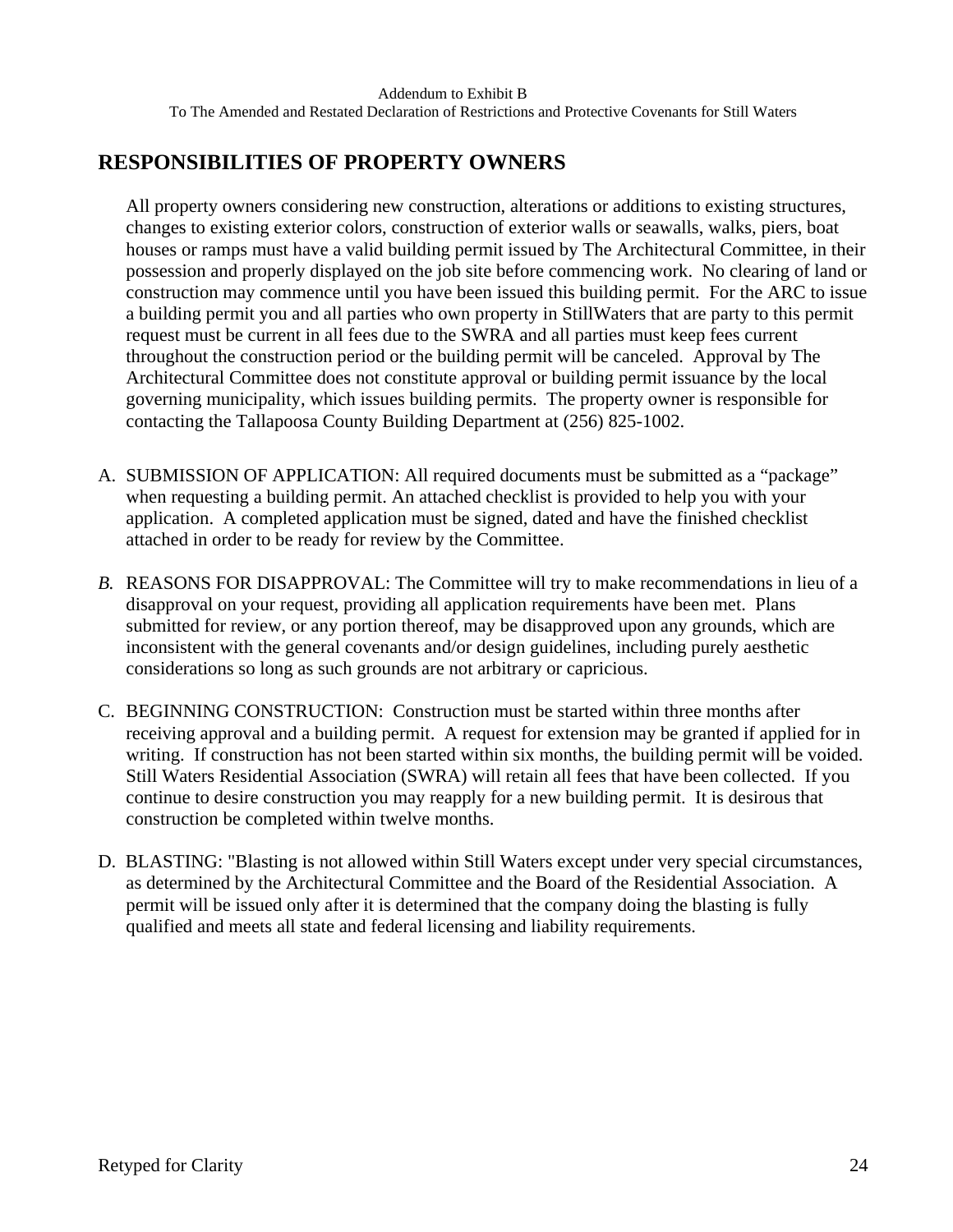### **I. SITE PREPARATION**

- A. STILL WATERS ACCESS: Contractors may purchase an annual gate access card or cards at the SWRA office. These cards will allow access at either entrance gate Monday through Saturday between the hours of 7AM and 7PM with no work on Sunday. Workers and/or contractors and delivery trucks may enter through the visitors' gate at the Gate 49 entrance as a visitor as long as the vehicle has no more than two (2) axles. Contractors must make arrangements with venders who deliver materials in larger trucks with three (3) or more axles to enter through Gate 34. Contractors must be aware of and observe all traffic rules and regulations while on Still Waters property.
- B. HEAVY EQUIPMENT: All heavy equipment must be loaded and unloaded on the job site whether hauled by truck or lowboy trailer. No heavy equipment (i.e. Bulldozers, cranes etc.) shall have access or remain overnight on any other property except the job site unless written approval from the Architectural Committee. Any property damage to adjoining property or roadway will be your responsibility.
- C. TREES: Before clearing operations are started, the contractor shall lay out the new construction and mark all trees greater than 6" in diameter that will be removed. An ARC member must approve the site-clearing plan before clearing begins. Trees that are intended to remain on property and not be removed must be identified and care should be taken to ensure their protection during construction by not disturbing the ground around the roots of the tree.
- D. SEPTIC SYSTEMS: The Tallapoosa County Health Department has granted general approval for the use of septic tank sewage systems in this subdivision, subject to certain conditions of approval and/or lot deletions as filed with the County Health Department. Before the Developer offers any particular lot in the subdivision for sale, the lot is tested and approved by the Tallapoosa County Health Department. Contact the County Health Department on Lafayette Street, Dadeville, for a septic system permit (825-9203).
- E. CENTRAL SEWER SYSTEM: Owners of lots requiring sewer hook-up should contact Harbor Point Utilities at 256-825-0600.
- F. UTILITIES: Water, electricity and telephone hook-ups are to be handled directly by you and/or the builder with the respective utility company. (Note: Water regulator valves are required so ask about them when speaking to the Water Authority). Contact the Tallapoosa County Coordinator Address Technician to obtain your emergency 911 address at 256-825- 8490 prior to requesting utilities. All utilities must be placed under ground from the street to the structure.

On any new water service, the property owner is responsible for the cost of the replacement of any pavement that is removed by the Water Authority in order to connect the new water service line to the water main located beneath pavement. The cost per square yard is based on the current paving contract and is due upon receipt of the billing. The water will not be turned on until the fee is paid.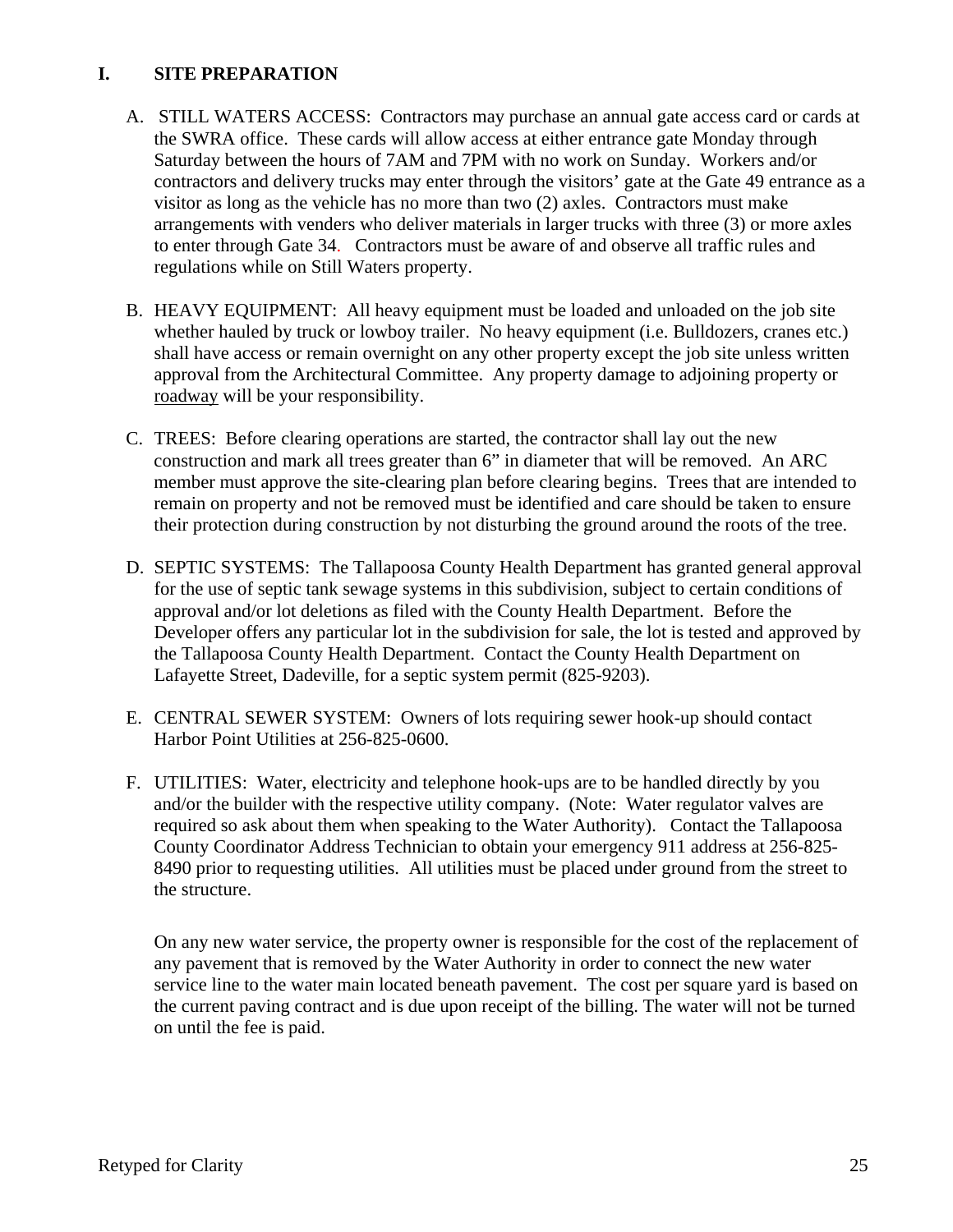# **II. ENVIRONMENT CONTROL**

All environmental control on Lots during construction shall comply with all governing local, state, and federal rules and regulations.

- A. LITTER: The job site must be cleared of food waste at the end of each day to prevent wildlife and wind from scattering. A Litter container must be available on the site and emptied each day. Property owners will be billed for any clean-up fees occurred by Still Waters Residential Assoc.
- B. CONSTRUCTION DEBRIS: A dumpster or other debris container shall be placed on the jobsite at the start of construction and all construction debris will be placed in it each day at the end of the shift. The dumpster shall be emptied as soon as it is filled to the top of the walls. Absolutely no debris shall be left in piles on site at any time.
- C. DUMPSITE: There is no dumpsite or provisions for dumping of trash or construction waste within Still Waters. Other provisions must be made to accommodate this. Dumping within the resort property will be reported to the proper authorities for prosecution.
- D. BURNING: Burning on site requires a burn permit. On site burning of trees, brush, limbs, construction waste, etc., is strictly prohibited without the express, written permission of the Still Waters Residential Association . Even with a permit, if an out of control fire occurs as a result on on-site burning, either attended or unattended, the property owner will have to pay the cost of extinguishing the fire, monitoring the area for residual ignition, liability for any damage to any other properties nearby and an additional \$500 to the Still Waters Volunteer Fire & Rescue Service for their efforts. When permitted, all fires must be completely extinguished with water before leaving the jobsite at the end of the shift. Failure to completely extinguish the fire will result in canceling the burn permit for the duration of the job.
- E. TOILET FACILITIES: All new construction sites must have a portable toilet on the jobsite at the start of the construction.
- F. EROSION CONTROL: All erosion and sediment control and stormwater management will comply and be maintained in accordance will all Alabama Department of Environmental Management rules and regulations and in accordance with the approved ADEM permit for the Lot. Erosion control must be in place before and during all phases of construction. Appropriate measures must be used and the integrity of these measures must be maintained throughout construction. This is not only a requirement of Still Waters but also the Alabama Department of Environmental Management.
- G. SIGNAGE: The job site must be kept as orderly as possible. One small  $2' \times 3'$  sign may be placed well off the roadway to identify the site to other contractors, subcontractors or delivery personnel. No additional signs other than the display of the building permit and ADEM permit will be allowed. All signage must be removed prior to move in. (Note: ADEM will require that a small permit sign usually an  $8\frac{1}{2}$  x 11" be installed on-site)
- H. ACCESS ROADS: Construction access roads onto the project must be surfaced with an aggregate material complying with current environmental, erosion and sediment control and/or stormwater management rules and regulations that will prevent dirt and mud from being tracked onto the SWRA paved roadways. Any mud that is tracked onto the roadway must be removed immediately. A drain culvert must be placed in all drainage ditches when the access road passes over the ditch.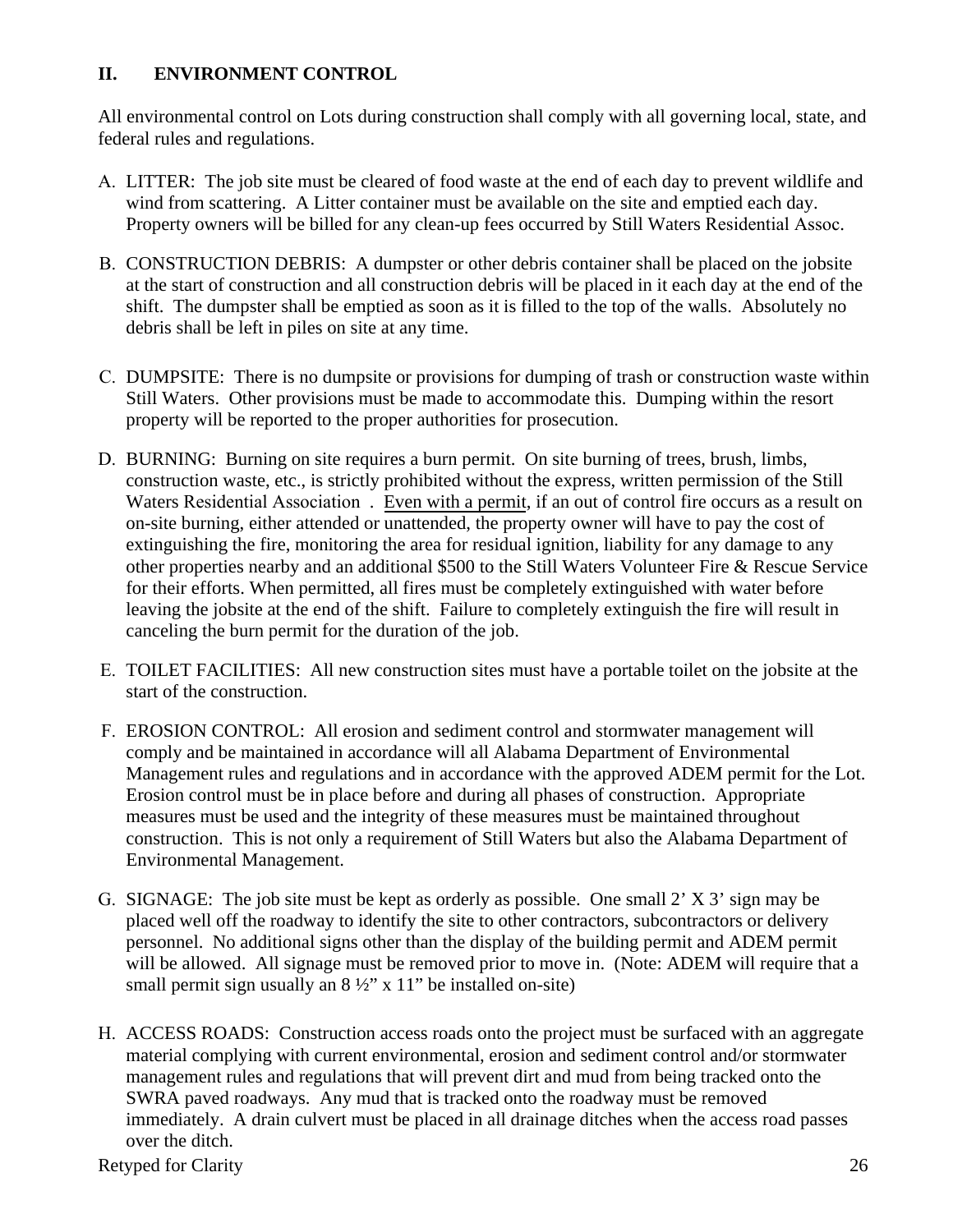# **IV. SWRA RIGHTS**

SWRA reserves the right, pursuant to the Restrictions and Covenants, to halt any construction which it deems to be in violation of these restrictions and covenants and require correction and/or complete removal. Authority for the promulgation of these aforementioned rules and policies is provided in Section 2.3 of the Amended and Restated Declaration of Restrictions and Protective Covenants for Still Waters.

### **V. VIOLATIONS OF THE RULES AND/OR RESTRICTIONS**

The Architectural Committee actions can result in the cancellation of a building permit. All violations will be identified in writing to the property holder. The signed compliance agreement addresses default and remedies available to SWRA. The Architectural Committee may also void the builder's building privileges and remove any on-site equipment or materials.

## **VI. COMPLETION OF CONSTRUCTION**

The Architectural Committee considers twelve (12) months adequate time to complete the construction project. When all construction is complete, property owner is to return the StillWaters building permit, at which time, an ARC member or members will inspect the exterior of project, confirming that all driveways, parking pads, sidewalks, landscaping, and exterior phases of construction are complete and in compliance including repairs to right-of-ways and adjacent property damaged by construction operations. When the ARC determines that all items listed above are completed, a "Certificate of Completion" will be issued and when it is presented to the Community Administrator, the \$3,000.00 completion deposit will be refunded. After which, a certificate of occupancy is required from the Tallapoosa County Building Inspector before occupying the residence.

EMERGENCY 911 ADDRESS: Don't forget to let the residential office know your E-911 address and your telephone number so you will be listed in our phone book.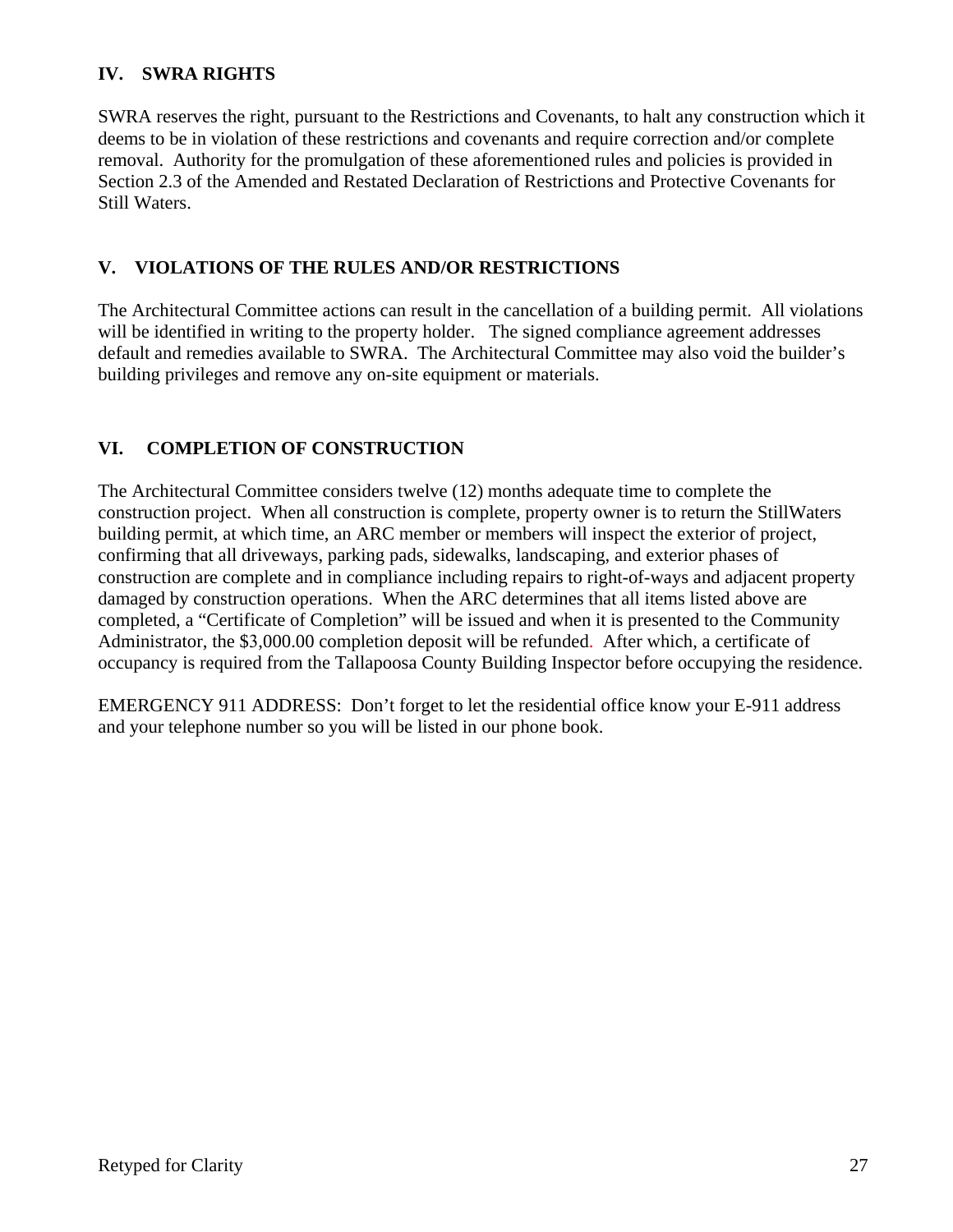# **ARCHITECTURAL DESIGN GUIDELINES**

Building permits issued by The Architectural Committee are required for all of the items listed.

## **I. ADDITIONS /ALTERATIONS, DOCKS, PIERS, ETC**.

Includes any exterior changes to the original home construction. Plans for submission will be the same as for a new home, except the plans may be "home-drawn" to drafting standards. They must include plans of the site, plot, floor and elevations. They must show the same dimensional requirements as required for new home construction. The plot plan will identify any utility terminals in the proximity of the proposed structures (telephone terminal pedestals, electrical terminals, cable television pedestals and water meters.) No structure may be placed over these utilities wherein access would be made difficult.

## A. DECKS, PATIOS and PORCHES

Structural posts, columns and supporting decks shall be properly sized both structurally and aesthetically to fit in with surrounding structures and designed to be an extension of the architecture in place. Patios or sitting areas at lakeside will be allowed within reason. Plans for submission are the same as for any exterior change.

# B. DETACHED BUILDINGS

Small attached or detached buildings such as a garage shall be defined as those structures, which are not part of the house and permanently, installed on a concrete foundation and have an appropriate floor. These structures will be constructed from the same exterior materials and built in a style that must closely match the home. The Architectural Committee must approve all such buildings in advance of construction. Structures without permanent foundations and appropriate floors such as sheds or temporary buildings are prohibited.

## C. FENCES:

All fencing requires the approval of the Architectural Committee before any construction begins. Fences should be constructed of material, color and detailing which are compatible with both the house and the associated site elements, proposed and existing. Any perimeter fencing is prohibited.

## **No chain link type fencing will be allowed for any use.**

- 1. SCREENING FENCES must be used to hide service areas for all homes which do not have a garage. Service areas should be no more than 90 square feet and a maximum of 6 feet from the side of the building. The maximum height shall be no more than 48 inches. Any supporting posts and rails must be erected on the inside of the fence. The fence must be painted the same color as the house.
- 2. DEER FENCING, including electric fences, should be of a low visibility material and design and should enclose only the landscaped areas being protected.
- 3. PET FENCING must be of the underground electrical variety that is invisible. No dog runs will be allowed.
- 4. DECORATIVE FENCING may be approved for areas not larger than 800 square feet. Any supporting posts must be erected on the inside of the fence. Maximum height is limited to 48 inches.
- 5. CONTINUOUS LIVING BARRIER FENCE. For residential lots, and immediate visual barrier, initially 4' high, minimum 3' spacing and maintained in living condition. Example of trees or plants are leyland cypress, wax myrtle, holly trees or equivalent. Commercial lots: An immediate barrier that provides noise, sound and light barrier; initially 8' high, 3' minimum spacing and maintained in living condition. A plan showing type bushes/trees being planted, initial height and spacing must be submitted and approved by ARC
- D. LANDSCAPING: Landscaping plans may be hand drawn and should show buildings on lot with boundaries, distances and type of plantings marked. Full coverage lawns are discouraged.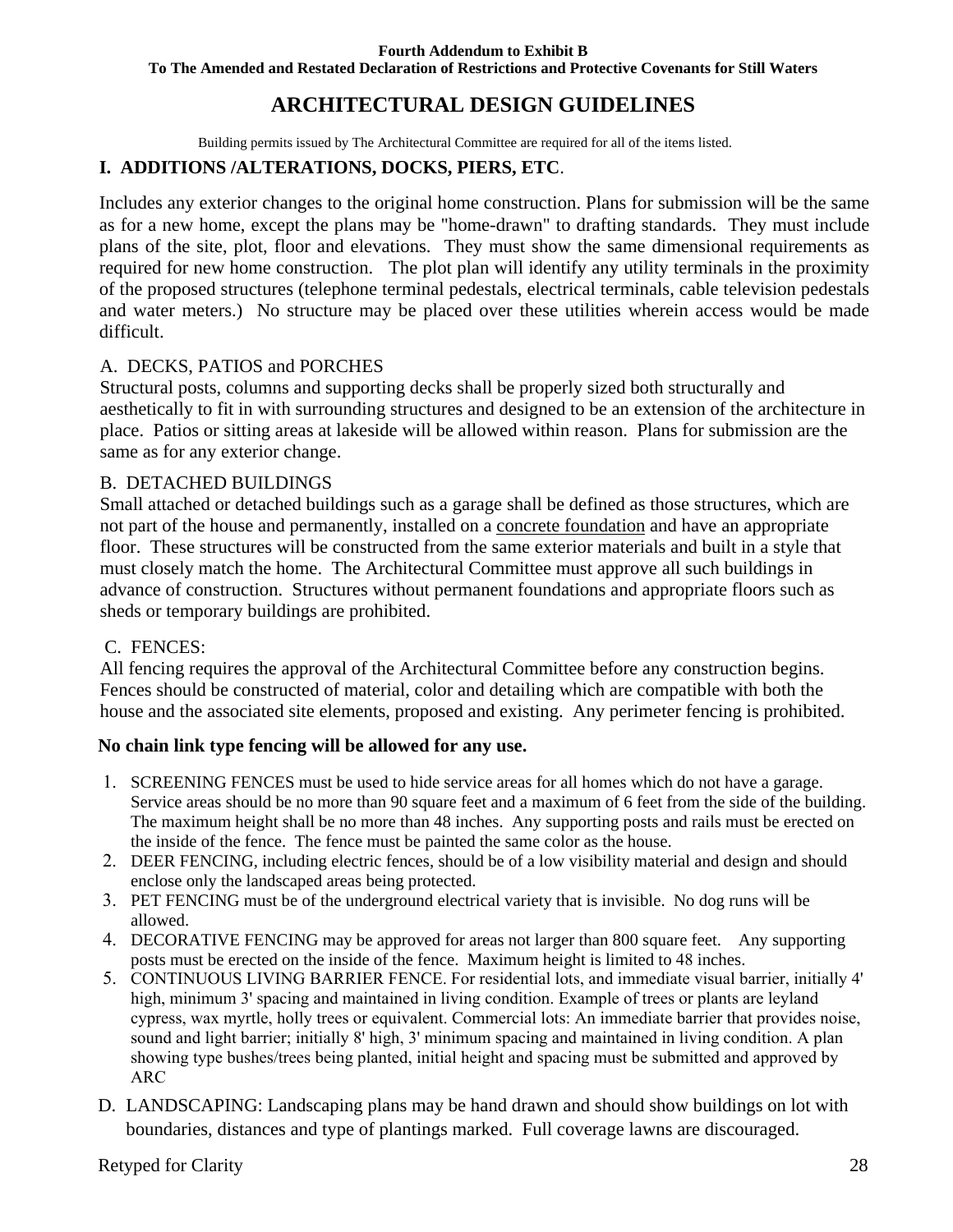# E. LIGHTING

Outdoor lighting to include Alabama Powers streetlights and LED type directional will be carefully reviewed to ensure that neighboring properties are protected from the view of obtrusive light sources. Whenever possible, functionally required lighting should be integrated into such features as steps, handrails, posts and curbs. To minimize the effects of light pollution, exterior lighting on homes and boat docks should be on timers to go off NLT 11:00 PM or motion senors, only light the area needed, pointed downward and no brighter than necessary.

# F. DOCKS, PIERS, and COVERED BOATHOUSES

No piers are to be constructed on Interior Lakes. Any structure extending into Lake Martin must conform to the guidelines set forth by the Alabama Power Company. Alabama Power Company cooperates with the Still Waters Architectural Committee for compliance with regulatory covenants and design standards. All activity within the boundaries of Lake Martin Hydroelectric Reservoir and along Still Waters shoreline must be pre-approved and permitted by both the Alabama Power Company and the Architectural Committee before construction can begin. Prior review may be required from adjacent landowners for approval of a purposed structure.

All plans must include the extension of property lines into the lake, the position of existing structures relative to the full pool level line (491' MSL) with proper dimensions proportionate to those lines. A copy of the Alabama Power Company permit is required for our files.

- 1. FLOATING DOCKS must be attached to that pier and may not exceed 12 feet beyond that pier. Maximum footage cannot exceed 290 square feet.
- 2. PIERS should not exceed 50' in length or extend more than 1/3 of the distance into a slew. Piers should not exceed 420 square feet.
- 3. COVERED BOATHOUSES may not exceed 800 sq. feet. No solid-wall boathouse will be considered. Plans should show dimensions relative to other structures. Non-reflective materials must be used and no habitable fixtures are allowed in boathouses

# G. SEAWALLS, BACKFILL and BOAT RAMPS

Any construction or placement of any type of seawall or ramp within the 30-foot easement of Lake Martin must conform to the guidelines set forth by the Alabama Power Company. Seawalls are to be constructed as close to existing shoreline as possible. The source and kind of backfill must be approved by Alabama Power Company. Backfill may not contain new creosote products, debris or foreign materials. Rip Rap (4" to 8" diameter) must be placed at base of all seawalls. Boat ramps should not exceed twenty (20) feet in width and may only extend into the lake a reasonable distance from the shoreline. A copy of the Alabama Power Company permit is required for our files.

## H. POOLS

Size, shape and setting of any pool, swimming or other, must be carefully considered to achieve a feeling of compatibility with the surrounding natural and man made elements. Any equipment used for maintenance must be enclosed and should be architecturally compatible to the house and other structures. Inflatable "bubble" covers or permanent detached pool structures are unacceptable. Above ground portable pools will not be permitted.